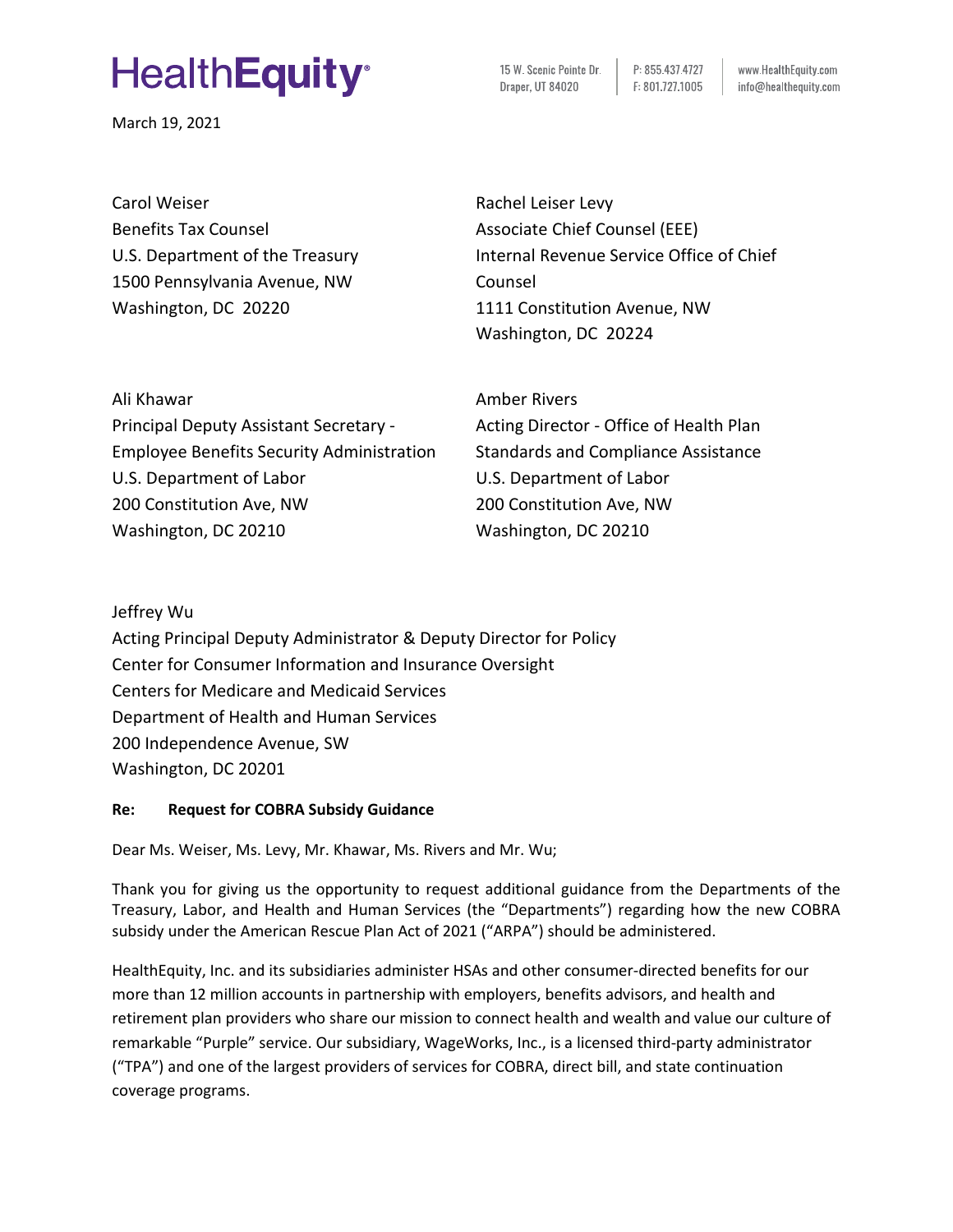Request for COBRA Subsidy Guidance March 19, 2021 Page | 2



We are members of the American Benefits Council ("ABC") and have worked with ABC to provide comments to the Departments in a separate comment letter (attached). We are writing independently to express our support for the points in the ABC comment letter. We particularly stress the need for additional guidance regarding how the COBRA subsidy interacts with the DOL/IRS extension notice, as detailed in the ABC Comment Letter.

In addition, we would like to provide more information, from the perspective of a COBRA administrator, about some of the specific issues raised in the ABC Comment Letter, as follows.

## **1. Defining "Involuntary" - Through a Pandemic Lens**

ARPA defines an "assistance eligible individual" as a qualified beneficiary who loses eligibility for health coverage due to an involuntary termination of employment or a reduction in hours. The statute does not define "involuntary."

We understand that the Departments are considering looking to COBRA subsidy guidance under the American Recovery and Reinvestment Act of 2009 ("ARRA") to fill in the blanks under ARPA. We support looking to ARRA as a baseline in that the ARRA guidance does address a number of questions that would be helpful for administering the COBRA subsidy under ARPA. **However, the intent of ARPA is to provide relief to Americans who have terminated employment during a pandemic – a far different circumstance from the economic downturn that prompted ARRA.**

While ARRA looked to the employer to make the determination as to who was involuntarily terminated at the employer's behest based on economic circumstances, this question is not as clear during a pandemic when there are many more reasons why someone may have left employment involuntarily, particularly to care for children or family members. These are circumstances that disproportionately fall on women, with studies showing that 2.3 million women leaving the workforce since the pandemic began, as compared to 1.8 men.[1](#page-1-0) Further, the magnitude of the loss of coverage during the pandemic is much greater than during the economic downturn of 2008-2009, based on unemployment numbers: 23 million in April [2](#page-1-1)020 compared to 14 million in April 2009. $^2$  Further, the Kaiser Family Foundation estimated that - as of May 2, 2020 - nearly 27 million people potentially lost employer-sponsored insurance and became uninsured following job loss. $3$ 

The CARES Act recognized this reality by extending Pandemic Unemployment Assistance ) to individuals who self-certified that they were unable or unavailable to work for a number of pandemic-related reasons, including:

• Caring for a family member diagnosed with COVID-19;

<span id="page-1-1"></span>[report.s3.amazonaws.com/Women\\_in\\_the\\_Workplace\\_2020.pdf.](https://wiw-report.s3.amazonaws.com/Women_in_the_Workplace_2020.pdf)<br><sup>2</sup> https://fred.stlouisfed.org/series/UNEMPLOY

<span id="page-1-0"></span><sup>1</sup> Studies show that as of January 2021, 2.3 million women have left the workforce, compared to 1.8 million men. [https://nwlc.org/wp-content/uploads/2021/02/January-Jobs-Day-FS.pdf.](https://nwlc.org/wp-content/uploads/2021/02/January-Jobs-Day-FS.pdf) A study by McKenzie found that, during the pandemic, mothers are 1.5 times more likely than fathers to be spending an extra three or more hours a day on housework and childcare—equivalent to 20 hours a week, or half a full-time job. [https://wiw-](https://wiw-report.s3.amazonaws.com/Women_in_the_Workplace_2020.pdf)

<span id="page-1-2"></span><sup>3</sup> https://www.kff.org/coronavirus-covid-19/issue-brief/eligibility-for-aca-health-coverage-following-job-loss/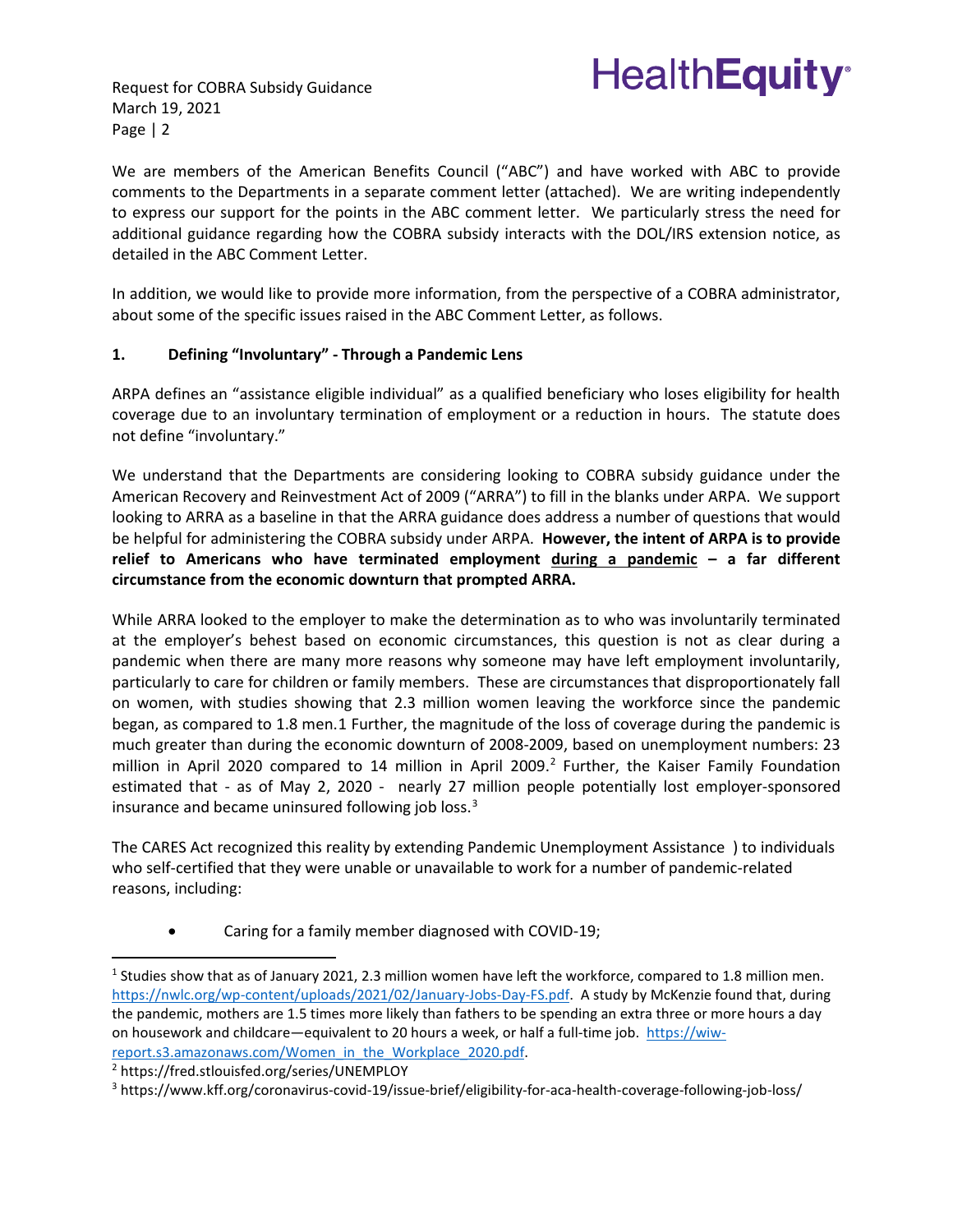Request for COBRA Subsidy Guidance March 19, 2021 Page | 3

> • Providing primary caregiving responsibility to a child or household member unable to attend school or another facility that is closed as a direct result of the [COVID–19 public](https://www.law.cornell.edu/definitions/uscode.php?width=840&height=800&iframe=true&def_id=15-USC-579975462-1335317833&term_occur=999&term_src=title:15:chapter:116:subchapter:II:section:9021)  [health emergency](https://www.law.cornell.edu/definitions/uscode.php?width=840&height=800&iframe=true&def_id=15-USC-579975462-1335317833&term_occur=999&term_src=title:15:chapter:116:subchapter:II:section:9021) and such school or facility care is required in order for the individual to be able to work;

**HealthEquity®** 

- Being unable to reach the place of employment because of a quarantine imposed as a direct result of the [COVID–19 public health emergency](https://www.law.cornell.edu/definitions/uscode.php?width=840&height=800&iframe=true&def_id=15-USC-579975462-1335317833&term_occur=999&term_src=title:15:chapter:116:subchapter:II:section:9021) or upon advice of a health care provider;
- Where an individual has to quit his or her job as a direct result of [COVID–19;](https://www.law.cornell.edu/definitions/uscode.php?width=840&height=800&iframe=true&def_id=15-USC-441964374-1335317832&term_occur=999&term_src=title:15:chapter:116:subchapter:II:section:9021) and
- Where an individual's place of employment is closed as a direct result of the [COVID–19](https://www.law.cornell.edu/definitions/uscode.php?width=840&height=800&iframe=true&def_id=15-USC-579975462-1335317833&term_occur=999&term_src=title:15:chapter:116:subchapter:II:section:9021)  [public health emergency.](https://www.law.cornell.edu/definitions/uscode.php?width=840&height=800&iframe=true&def_id=15-USC-579975462-1335317833&term_occur=999&term_src=title:15:chapter:116:subchapter:II:section:9021) [4](#page-2-0)

We encourage the Departments to build on ARRA taking into account additional pandemic-related circumstances in line with the CARES Act and Pandemic Employment Assistance guidance to consider individuals whose termination of employment was involuntary for pandemic-related reasons, as well as economic reasons. Even ARRA recognized that facts and circumstances may indicate that what appears to be a voluntary termination really may be involuntary: "[I]f a termination is designated as voluntary or as a resignation, but the facts and circumstances indicate that, absent such voluntary termination, the employer would have terminated the employee's services, and that the employee had knowledge that the employee would be terminated, the termination is involuntary."<sup>[5](#page-2-1)</sup>

Thus, we encourage the Departments to align COBRA subsidy relief to similar employment-related relief under the CARES Act and consider the perspective of the employee as well as the employer in determining whether a termination was involuntary. This can be easily accomplished by having the employee attest to whether their termination from employment was involuntary due to either an employer's determination or the pandemic-related parameters adopted by the Departments.

## **2. Facilitating Access to the Subsidy Through Employee Self-Certification**

The Departments can help facilitate the COBRA subsidy by allowing employees to self-certify that they qualify for this relief, particularly given the urgent roll-out. Employers already are struggling to administer remote workforces, vaccine, and other COVID-related benefits. Many employers do not track the reasons why an individual terminates employment and only send a non-descript code of termination to the COBRA administrator (which generally will include both termination and reduction of hours). So, employers and COBRA administrators will not be able to determine from existing records which qualified beneficiaries were involuntarily terminated and thus, qualify for the subsidy. In addition, most records do not distinguish when the qualifying event is a reduction in hours, where the involuntary requirement does not apply. So, there is the potential that if the employer or COBRA administrator makes this determination based on current records, a qualified beneficiary could be inadequately noticed and left out. The issue can be fixed if employers send a notice to all qualified

[\(https://wdr.doleta.gov/directives/attach/UIPL/UIPL\\_16-20\\_Change\\_3\\_acc.pdf\)](https://wdr.doleta.gov/directives/attach/UIPL/UIPL_16-20_Change_3_acc.pdf).

<span id="page-2-0"></span><sup>4</sup> <sup>4</sup> 15 USC §9201(a)(3) (definition of "covered individual" for Pandemic Unemployment Assistance) (Pub. L. 116-136 (CARES Act)); see also DOL Unemployment Insurance Program Letter No. 16-20, Change 3

<span id="page-2-1"></span><sup>5</sup> IRS Notice 2009-27.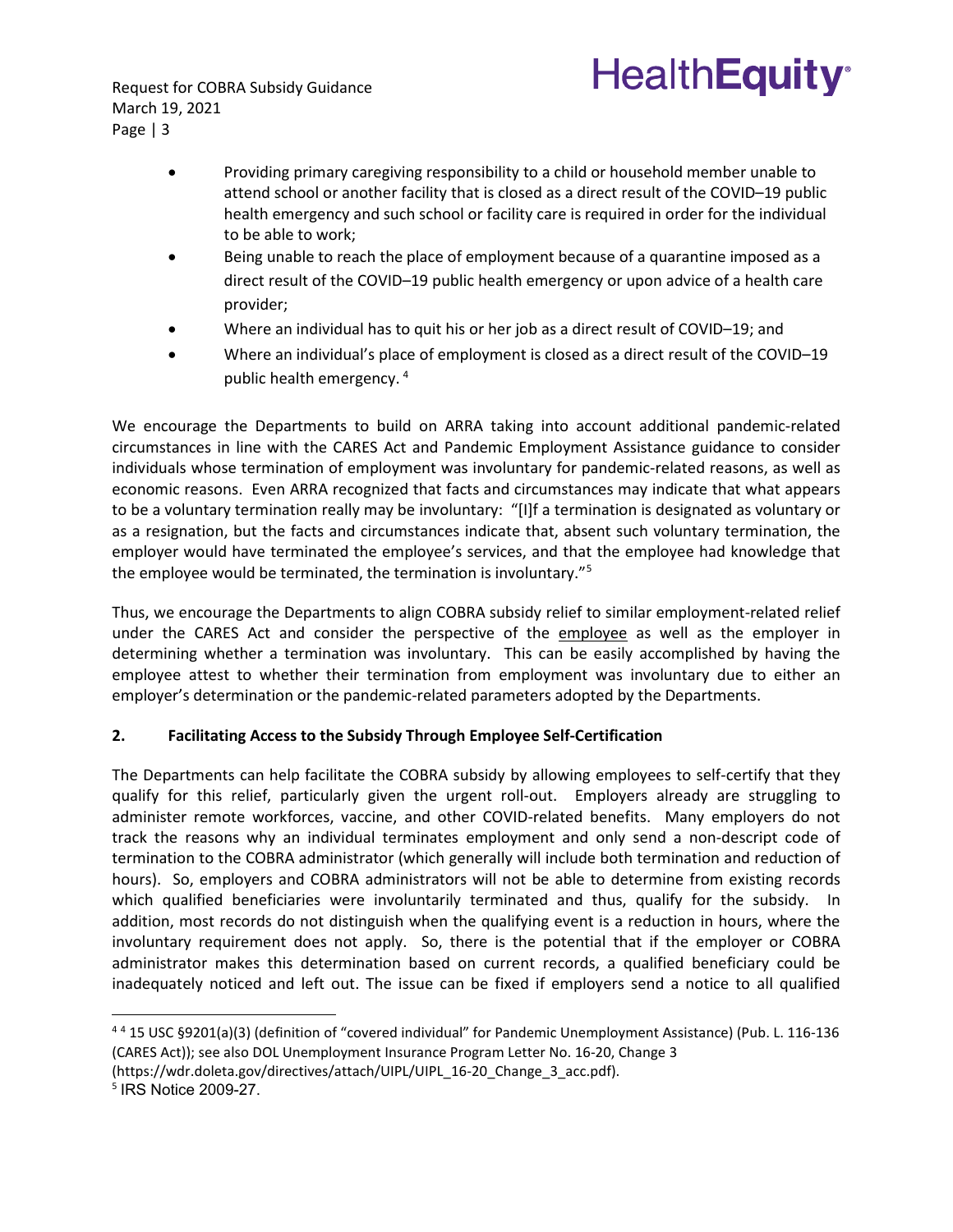

Request for COBRA Subsidy Guidance March 19, 2021 Page | 4

beneficiaries who had either a termination of employment or reduction of hours and allow these qualified beneficiaries to self-certify eligibility when they elect the COBRA subsidy.

The model COBRA election notice developed by DOL can include eligibility requirements, along with an attestation from the qualified beneficiary that he or she meets these requirements. This approach would be similar to the self-certification that was permitted under the ARRA Notice 2009-27 for insurers and multiemployer plans and is currently how benefits are determined under the CARES Act Unemployment Insurance Program. This method, if applied across all who lost coverage during the pandemic, would ensure that no employee is overlooked by their employer.

If qualifying beneficiaries are able to self-certify eligibility for the COBRA subsidy, the Departments should adopt a safe harbor that, as long as the employer provides the model election notice to all potential assistance eligible individuals (that is, all qualified beneficiaries whose qualifying event was termination of employment or reduction of hours who are still within their COBRA period), the employer will be deemed to meet the requirement to provide an election to all assistance eligible individuals. In addition, the employer should be able to rely on this employee attestation for purposes of applying for the corresponding tax credit.

## **3. Urgent Need for Guidance**

The priority for employers  $-$  and for assistance eligible individuals  $-$  is to have clear guidance that is easy-to-understand and is timely. The applicability date for the COBRA subsidy is April 1, 2021. Therefore, employers, health plans, and COBRA administrators need clear guidance as soon as possible to answer the above questions - along with model notices - to be able to enroll eligible individuals and provide them with the relief they have been promised.

Thank you for your hard work on these important issues. We are happy to answer any questions or set up a call if you would like more information. I can be reached by email at [jdietel@healthequity.com](mailto:jdietel@healthequity.com) or by phone at 650.577.6372.

Sincerely,

Jody L. Dietel, ACFCI, CAS, HSA*e* Senior Vice President, Advocacy and Government Affairs HealthEquity, Inc.

cc: Nicky Brown, Vice President, Advocacy & Government Affairs, HealthEquity, Inc. Christy Tinnes, Groom Law Group Katy Johnson, American Benefits Council

Attachment: American Benefits Council letter dated March 18, 2021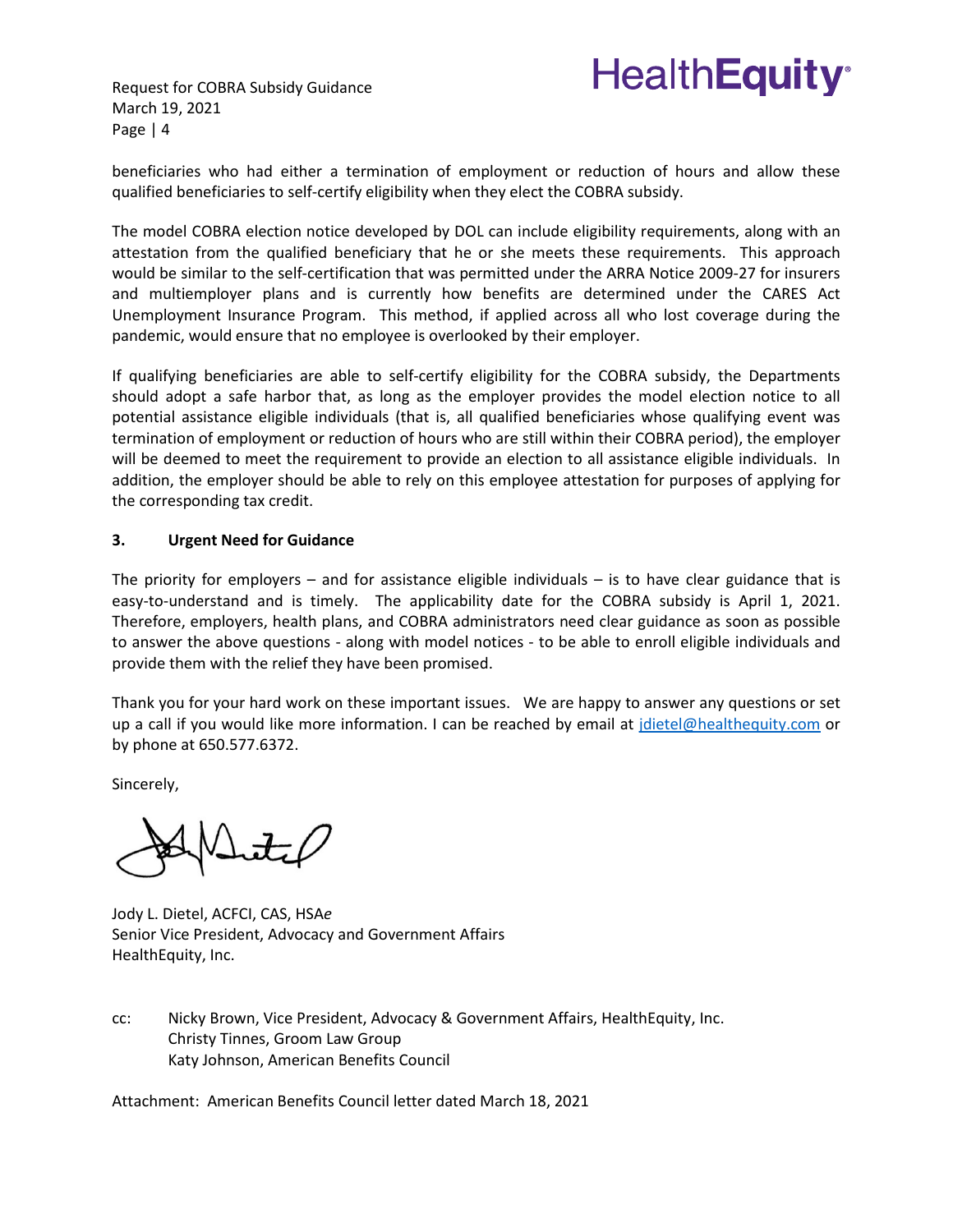

March 18, 2021

Carol Weiser Benefits Tax Counsel U.S. Department of the Treasury 1500 Pennsylvania Avenue, NW Washington, DC 20220

Rachel Leiser Levy Associate Chief Counsel (EEE) Internal Revenue Service Office of Chief Counsel 1111 Constitution Avenue, NW Washington, DC 20224

Ali Khawar Principal Deputy Assistant Secretary - Employee Benefits Security Administration U.S. Department of Labor 200 Constitution Ave, NW Washington, DC 20210

Amber Rivers Acting Director - Office of Health Plan Standards and Compliance Assistance U.S. Department of Labor 200 Constitution Ave, NW Washington, DC 20210

Jeffrey Wu

Acting Principal Deputy Administrator & Deputy Director for Policy Center for Consumer Information and Insurance Oversight Centers for Medicare and Medicaid Services Department of Health and Human Services 200 Independence Avenue, SW Washington, DC 20201

# **Re: Request for COBRA Subsidy Guidance and Clarification on EBSA Disaster Relief Notice 2021-01**

Dear Ms. Weiser, Ms. Levy, Mr. Khawar, Ms. Rivers and Mr. Wu,

I write on behalf of the American Benefits Council ("the Council") to request that the Departments of the Treasury, Labor, and Health and Human Services ("the Departments") issue guidance related to the COBRA subsidy provisions in the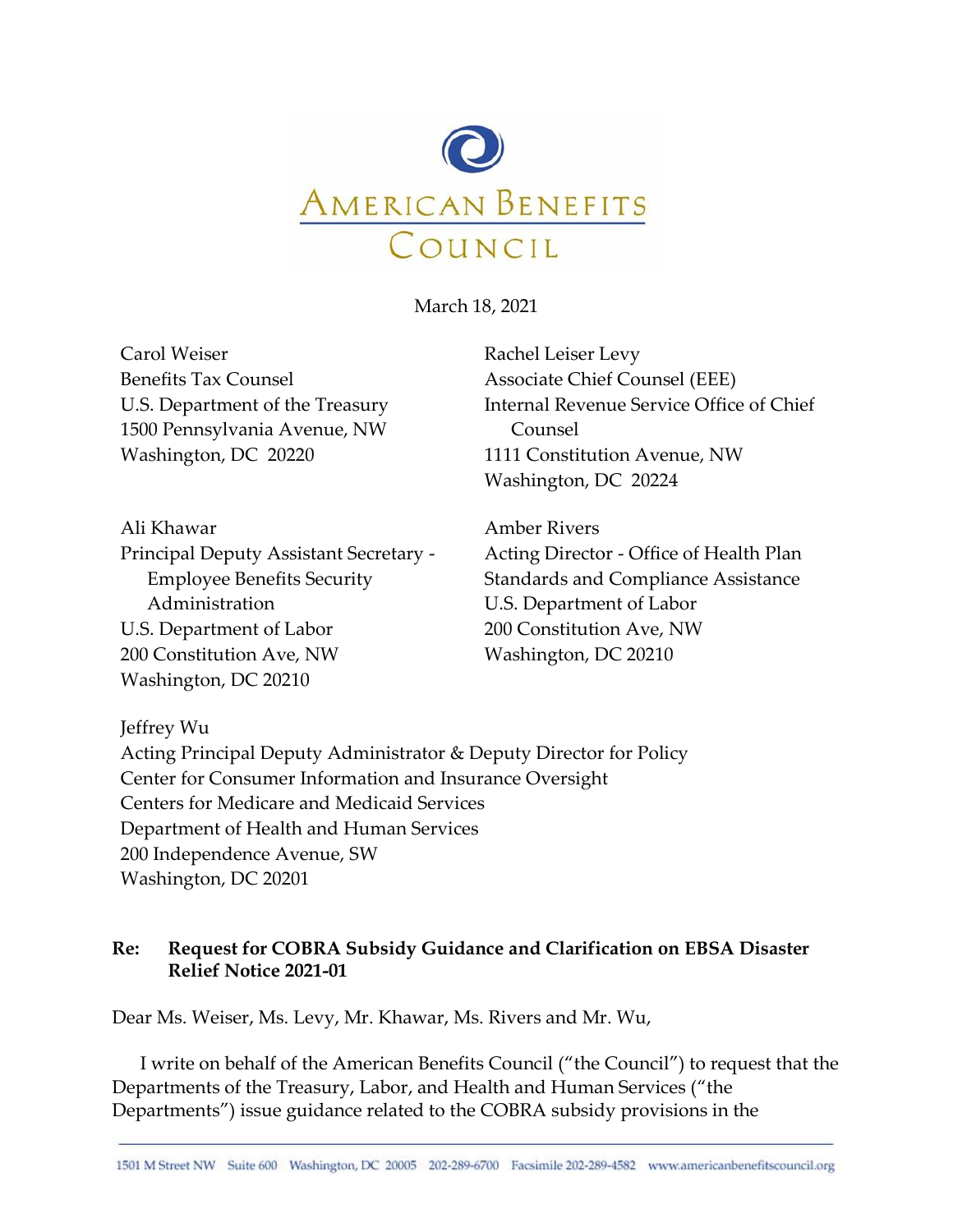American Rescue Plan Act of 2021 (ARPA), including how the ARPA provisions interact with EBSA Disaster Relief Notice 2021-01 (the "Outbreak Period Notice"). We also request that the Departments clarify several open questions regarding the Outbreak Period Notice. We are sincerely grateful for the significant efforts that the Departments have taken in response to the pandemic and related economic crisis. To that end, we understand that the Departments are working to address many urgent priorities, but we raise the issues in this letter now due to the urgent need for guidance.

The Council is dedicated to protecting employer-sponsored benefit plans. The Council represents more major employers – over 220 of the world's largest corporations – than any other association that exclusively advocates on the full range of employee benefit issues. Members also include organizations supporting employers of all sizes. Collectively, Council members directly sponsor or support health and retirement plans covering virtually all Americans participating in employer-sponsored programs.

In that regard, our members play a vital role both in providing health care coverage during this unprecedented public health crisis and in mitigating the economic consequences of the pandemic for millions of Americans. We have long expressed concern about the financial and administrative burdens imposed on plan sponsors by COBRA. Notably, that the adverse selection of those electing COBRA means that true costs to employers typically far exceed the 102% of premiums that they may charge. The increase of the ARPA COBRA subsidy to 100% from earlier versions, addresses at least one of the Council's concerns that an insufficient subsidy would exacerbate adverse selection because primarily people with high health costs elect COBRA coverage. However, due to the lack of technical corrections or guidance in the statute – and the expected administrative burdens prompted by the Outbreak Period Notice giving plan participants significant extra time to make COBRA elections and payments – employers need clear guidance regarding how the subsidies work and how the ARPA requirements interact with the Outbreak Period Notice.

Understanding that the Departments face many priorities currently, we have identified the top priority issues where guidance is most urgently needed in order for employers to implement the COBRA subsidy provisions by April 1, 2021. As plan sponsors continue to work to implement these provisions, and as additional questions and issues arise, we will follow up as needed. Guidance is most urgently needed regarding:

- The interaction and application of the Outbreak Period Notice to the time frames set out in the ARPA COBRA subsidy provisions.
- The definition of "voluntary" termination of employment under the ARPA COBRA subsidy provisions.
- Processes for determining which individuals are assistance-eligible under the ARPA COBRA subsidy provisions.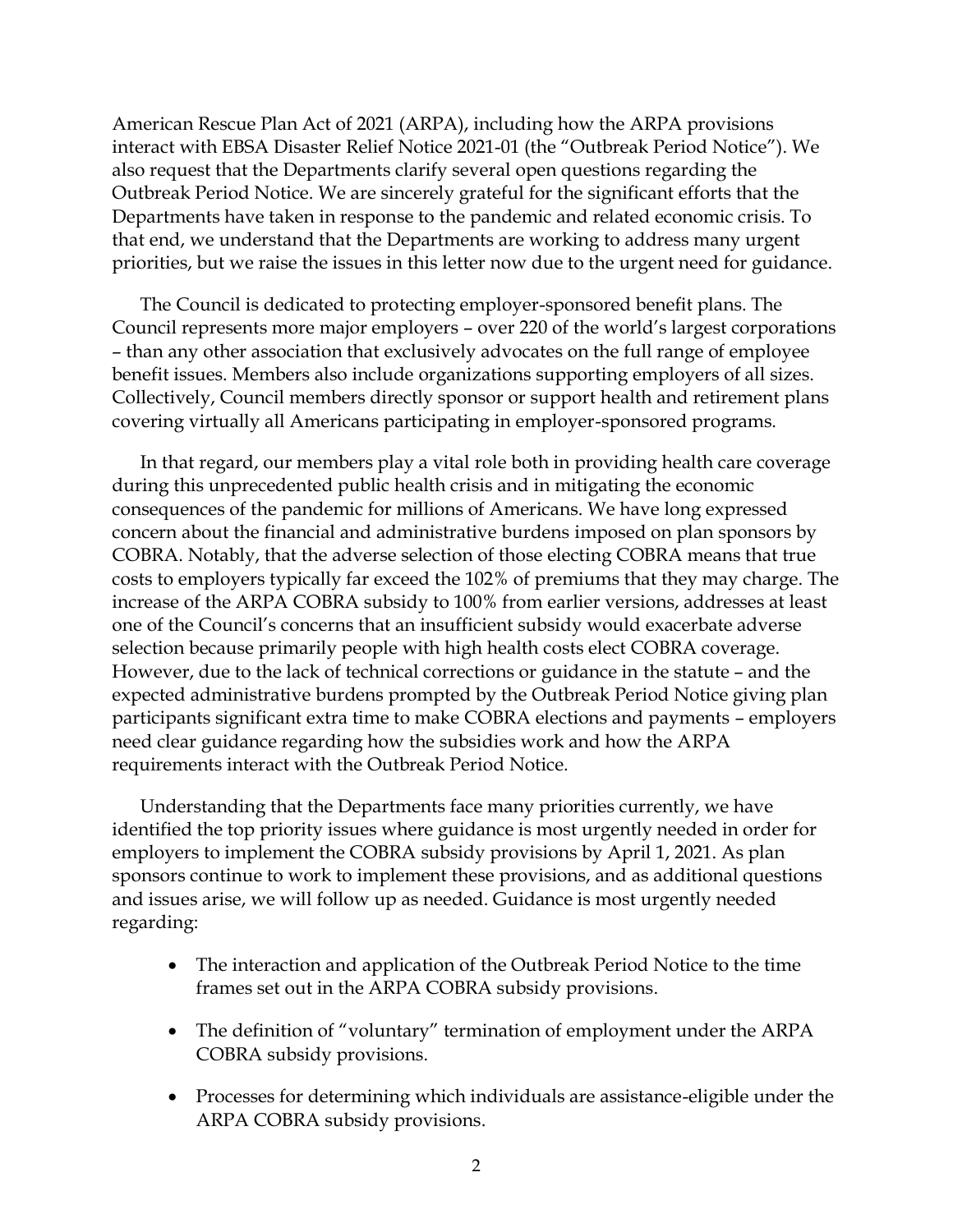- The time periods for plans to provide the required ARPA notices to participants.
- The extent to which employers can claim the tax credit for COBRA coverage they have agreed to subsidize, including in severance agreements.
- The scope of the requirement to provide a special COBRA election period and related notice.
- The operation of the requirement that individuals notify plans/employers if they are eligible for other coverage.
- The interaction of the special COBRA election rights/notices and potential COBRA extensions for disability and second qualifying events.
- The process for advancing the COBRA subsidy tax credit to employers and insurers.
- The extent to which guidance provided for the COBRA subsidy provisions under the American Recovery and Reinvestment Act ("ARRA") is considered to apply under the ARPA.
- The application of the COBRA subsidy provisions in the ARPA to state continuation coverage extensions.
- A number of issues that need clarification under the Outbreak Period Notice, including the application of the one-year tolling period to certain "stacked" deadlines (e.g., COBRA election/premium payments; claims/appeals), commencement of timeframes once the outbreak period ends, and the application of the guidance to health FSAs.

# **COBRA SUBSIDIES**

# **Interaction with Outbreak Period Notice**

There is much uncertainty regarding how the ARPA COBRA subsidy provisions interact with the Outbreak Period Notice, and employers need clear guidance and examples urgently of how these provisions interact.

In addition to the general COBRA election right for newly COBRA eligible individuals, the ARPA gives a new COBRA election right to qualified beneficiaries who already had an involuntary termination of employment or reduction in hours and who are still in their COBRA period and either (1) did not timely elect COBRA or (2) elected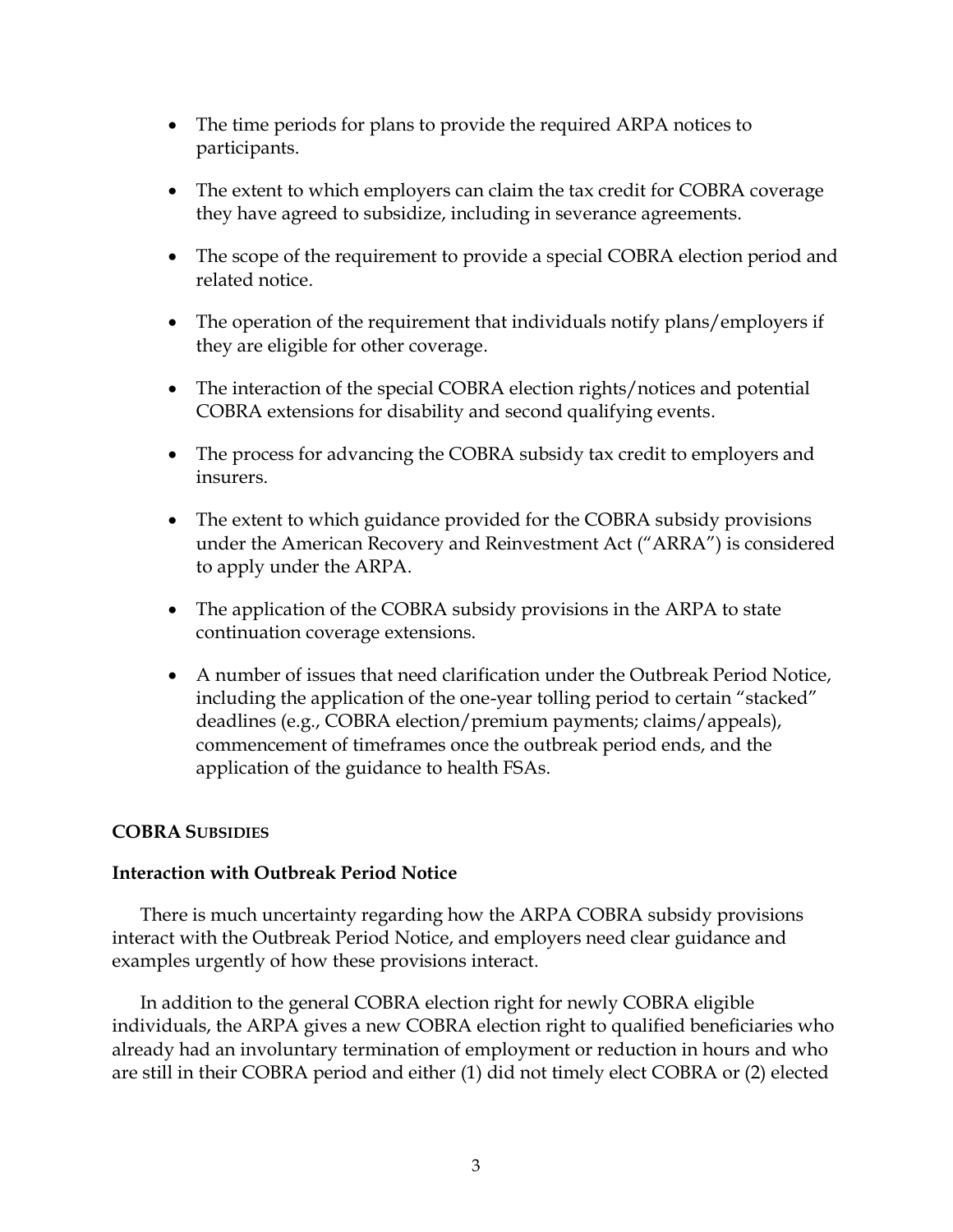but then dropped COBRA.<sup>1</sup> We request that the Departments confirm that the Outbreak Period Notice extension on COBRA elections does not apply to elections for subsidized COBRA under the ARPA or the ARPA required notices.

The same concerns that appear to form the basis for providing additional time to a qualified beneficiary under the Outbreak Period Notice are not present when the qualified beneficiary can receive 100% subsidized coverage. In addition, a one-year extension would be administratively difficult for both employers and the IRS because employers would not be able to claim the tax credit until the qualified beneficiary elects COBRA, which could be up to a year later. In addition, delays in electing COBRA also would delay access to health care for participants, which seems contrary to the purpose of the ARPA provision. Therefore, assistance eligible individuals should not be given up to an extra year to elect the subsidized COBRA coverage. Instead, the timeframes set out in the ARPA should apply. Moreover, the ARPA has a specific timeframe set out in the statute for certain individuals to elect COBRA coverage (i.e., 60 days after the notice advising the individual of the opportunity) and was passed after the Outbreak Period Notice was published. Thus, it reasons that the actual statutory language should override any prior administrative guidance.

Questions have also arisen regarding the timing of COBRA elections and premium payments, and the interaction with the Outbreak Period Notice, for the period before the COBRA subsidy window (i.e., before April 1, 2021) and after the COBRA subsidy window (i.e., after September 30, 2021). So that stakeholders have clarity, we request clear guidance and examples that explain how COBRA elections apply in these contexts as well. For instance, we ask that you address the following:

- Can a qualified beneficiary who has not yet elected COBRA due to the Outbreak Period Notice extension choose to elect only subsidized COBRA coverage effective April 1 without electing retroactive coverage?
- If the qualified beneficiary is required to elect retroactive coverage to qualify for subsidized COBRA, may the employer require the employee to pay the past COBRA premiums before current subsidized coverage is effective?
- If the employee is not required to elect and pay for retroactive coverage that would otherwise have been required (under "normal" COBRA procedures) to qualify for the later period of subsidized coverage, does the qualified beneficiary continue to have a right to go back and elect the retroactive unsubsidized coverage until the one-year deadline expires or may the employer consider an election for the subsidy period (starting 4/1/21) as extinguishing any right to unpaid prior months of coverage?

<sup>1</sup> We note that later in this letter we seek confirmation and clarification on certain aspects of this special election right.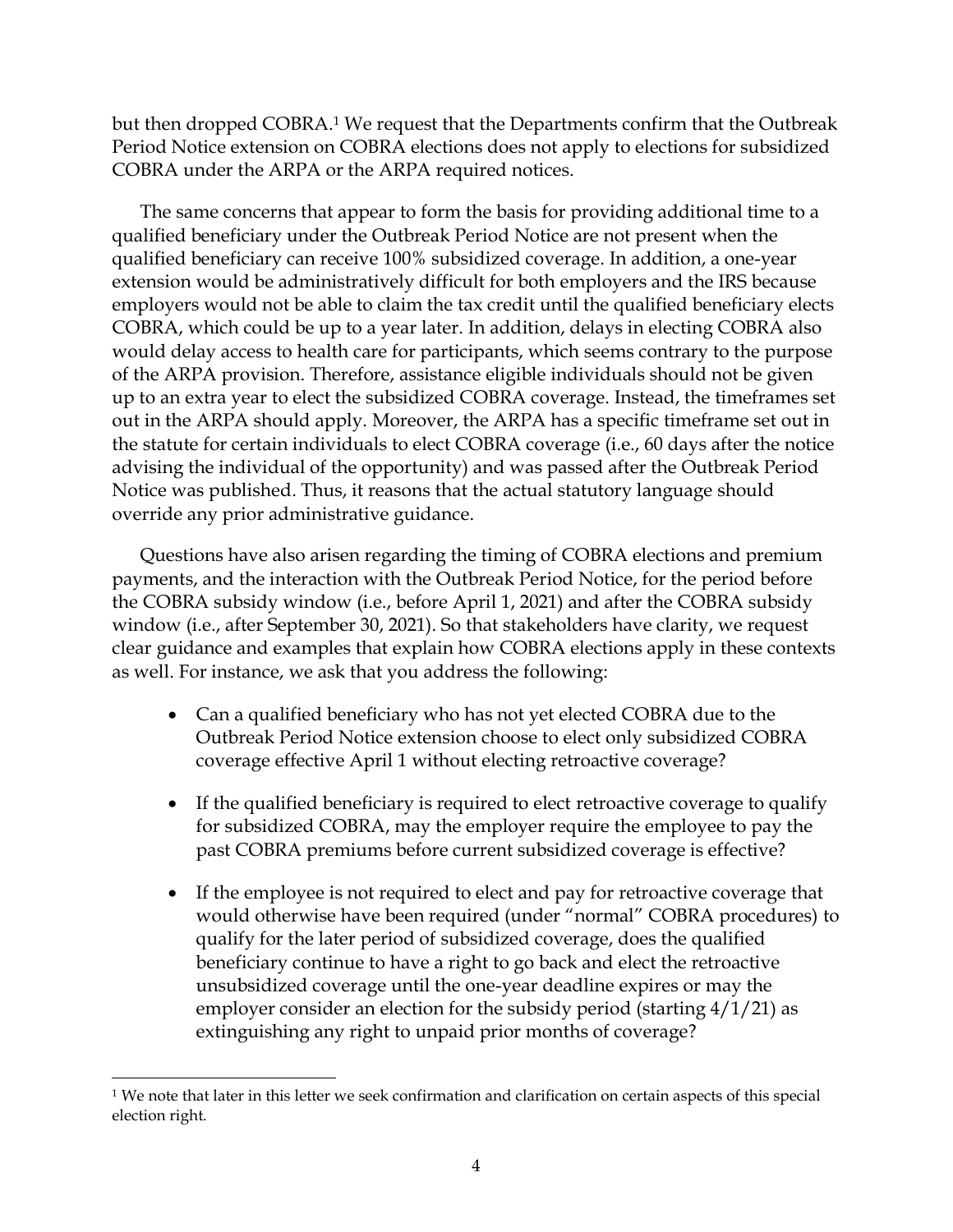• If the coverage period prior to April 1, 2021, must remain available, once the subsidized coverage ends and the qualified beneficiary first makes a premium payment, may the employer apply that premium payment to the premiums owed for the retroactive period or must the employer apply the amounts prospectively to the October 2021 premium?

Clarity is needed on what is permissible, including regarding a plan/employer providing an independent election for the subsidy period or requiring the qualified beneficiary to make an election for the retroactive pre-subsidy period when he/she makes his/her subsidized COBRA election.

Below are examples of the open questions with respect to these scenarios. In each example, assume the qualified beneficiary is an "assistance eligible individual" under the ARPA, that he was not eligible for Medicare or another group health plan from April 1, 2021, through September 30, 2021, and that the National Emergency is still ongoing.

- **Example 1** A qualified beneficiary had a COBRA qualifying event on May 1, 2020. His regular deadline to elect COBRA coverage was June 30, 2020, but that was extended under the Outbreak Period Notice until June 30, 2021. On May 31, 2021, he elects subsidized COBRA coverage retroactive to April 1, 2021.
	- o Can the employer require that the May 31, 2021, election include a decision to waive or elect the retroactive period from May 1, 2020 – March 31, 2021? Or is that a separate election that is still extended until June 30, 2021?
	- o Once the subsidized COBRA coverage ends on September 30, 2021, does the qualified beneficiary automatically continue on with unsubsidized COBRA for October 2021 (i.e., the last month of the COBRA period)?
	- o If the employer is not permitted to "close," or otherwise have the qualified beneficiary waive, the unpaid months of coverage prior to the subsidy period when electing coverage starting April 1, 2021, and the qualified beneficiary continues coverage into October 2021, can the employer credit any payment received during or after the subsidy period to the unpaid months of coverage between May 2020 and March 2021 until such payments are current to the then applicable coverage month?
	- o Can the employer claim the tax credit in July 2021 (or later) for the April June 2021 coverage months?
- **Example 2** A qualified beneficiary had a COBRA qualifying event on April 1, 2021. His regular deadline to elect COBRA coverage is May 31, 2021, but according to the Outbreak Period Notice, this election deadline is extended until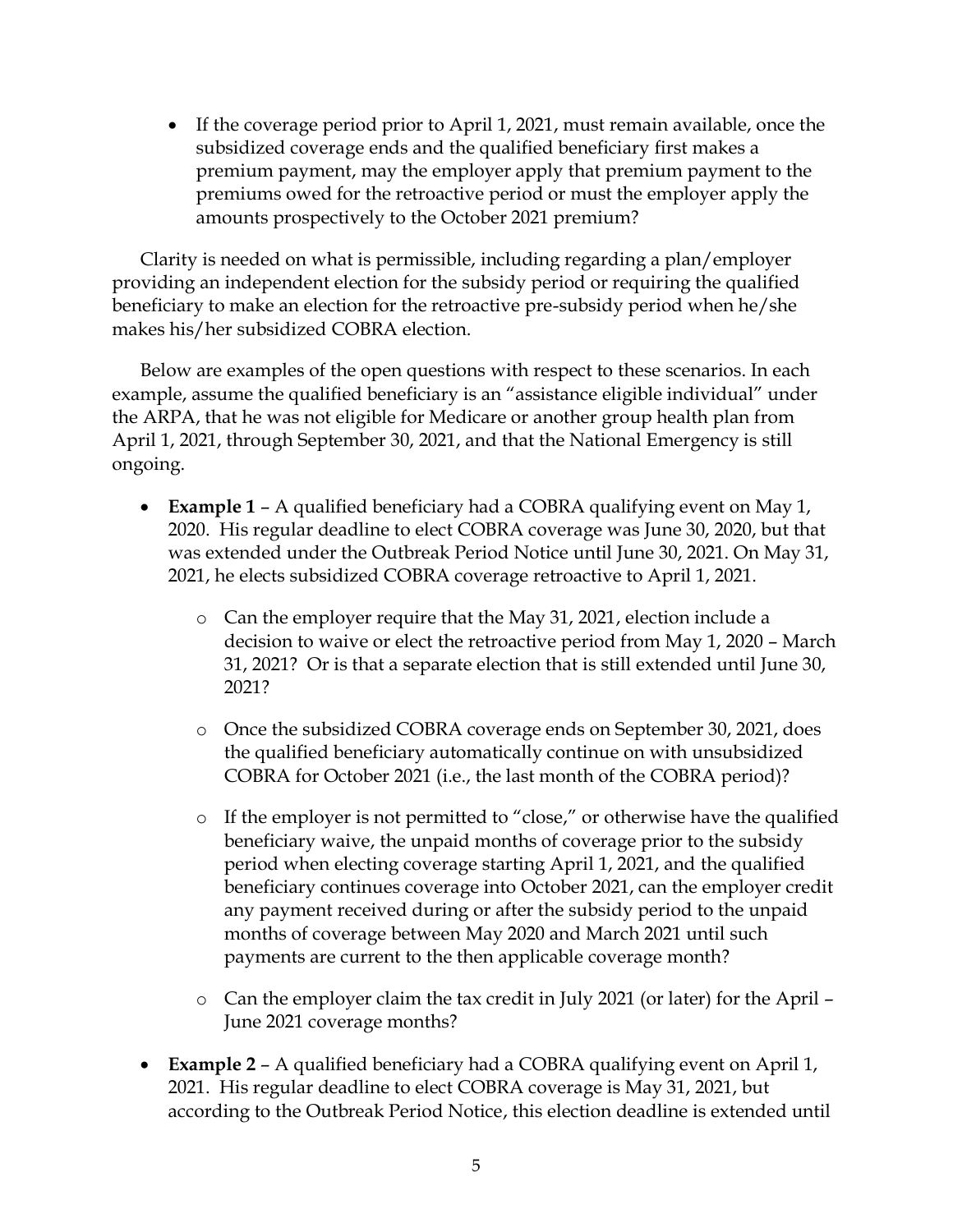May 31, 2022. On May 31, 2022, he elects COBRA coverage retroactive to April 1, 2021.

- Is the qualified beneficiary eligible for subsidized coverage for April 1, 2021, through September 30, 2021, or is the election too late for subsidy purposes, coverage purposes, both, or neither?
- If the qualified beneficiary can elect subsidized coverage, can the employer claim the tax credit in June 2022 (or later) for the April – September 2021 coverage months?

As illustrated by the examples above, if the Departments apply the Outbreak Period Notice extensions in any way to the subsidized COBRA under ARPA, which we do not suggest they do, it is vital that the Departments provide clear guidance that the employer's deadline to claim the tax credit corresponds to the extended time period for qualified beneficiaries to elect COBRA coverage, and that the employer can claim the tax credit in the quarter in which the employee makes the delayed election without the requirement to file a Form 941-X for the quarter in which the COBRA coverage falls.<sup>2</sup> If the Departments determine that the Outbreak Period Notice extensions apply with respect to the election for subsidized COBRA coverage, we request that the Departments also make clear whether the Outbreak Period Notice extensions apply to the administrator's requirement to send the ARPA COBRA notices.

## **Definition of "Involuntary Termination"**

To be an "assistance eligible individual" under the ARPA, the qualified beneficiary must lose eligibility for health coverage due to termination of employment or a reduction in hours, except for the "voluntary termination of such individual's employment by the individual." The statute does not define what "voluntary" or "involuntary" means for this purpose.

The COBRA subsidy in the American Recovery and Reinvestment Act of 2009 (ARRA) was similarly only available with respect to "involuntary" terminations of employment. We request that the Departments adopt a definition of voluntary/involuntary termination consistent with the definition of involuntary termination in Notice 2009-27, Q&As 1-9, rather than a broader definition. <sup>3</sup> (If the

<sup>2</sup> Compare with ARRA Q&As, Q&A-FP-16: "if the employer has not claimed the credit on the original Form 941 for the quarter during which the COBRA subsidy was provided, the employer can file Form 941-X for that quarter."

<sup>&</sup>lt;sup>3</sup> For example, under the CARES Act, unemployment assistance, which typically is for involuntary terminations, is generally available to an individual who self-certifies that he/she is unemployed or unable to work because a child is unable to attend school or another facility that is closed due to COVID-19, in addition to more traditional involuntary terminations.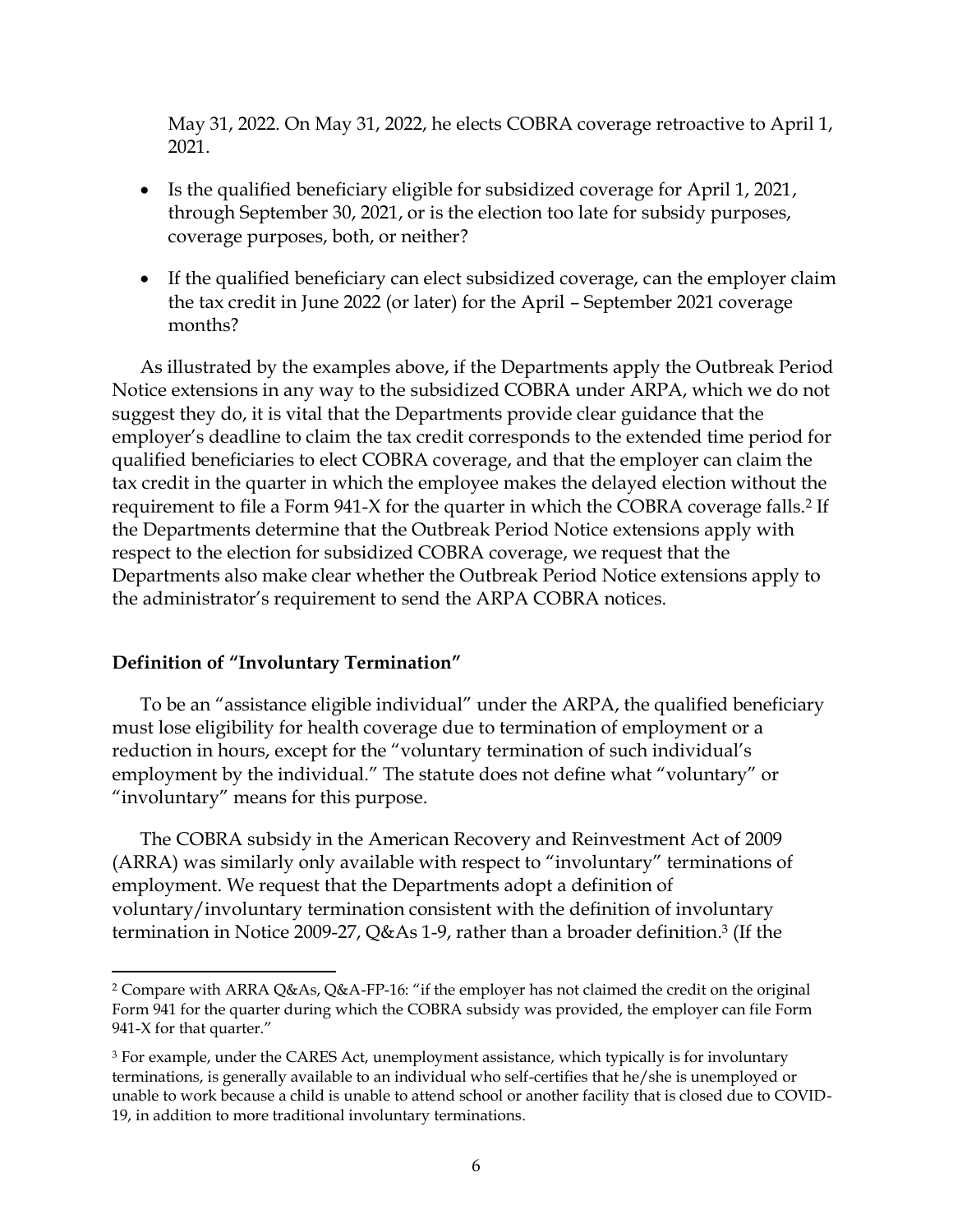Departments adopt a broader definition, it is important that employers be able to rely on attestations by the employee when claiming the tax credit, as described below.) If there is a not a clear standard of involuntary termination, some employers may interpret this definition more narrowly than other employers, which could result in inconsistent subsidy eligibility across the country and attendant costly and unnecessary litigation because qualified beneficiaries who were unable to receive the subsidy could challenge the employer's interpretation in court. For these reasons, we ask the Departments to adopt the ARRA definition.

Whatever definition of "involuntary" the Departments implement, employers, insurers, and health plans will be required to make judgement calls, in a short time frame, and in the context of the ongoing public health crisis. We request the Departments recognize this reality and adopt a similar "facts and circumstances" standard as in the ARRA guidance, along with a focus on compliance assistance, rather than strict enforcement, as long as employers, insurers, and health plans are acting in good faith in order to comply with the requirements.

We also ask that the Departments clarify whether the "voluntary" carve-out applies to a qualifying event that is a reduction in hours.

## **Determining Who Is Assistance-Eligible**

Regardless of the definition of "involuntary" that the Departments adopt, it is imperative that the Departments give employers the ability to rely on either their own corporate records or on an employee's attestation to determine whether an employee's termination was involuntary when claiming the tax credit. Employers may not have historically tracked whether an employee's termination was involuntary, and due to the new COBRA election right for qualified beneficiaries who had a qualifying event as far back as 18 months ago<sup>4</sup>, it may be extremely difficult for an employer to determine whether every termination during this time period was involuntary. Due to the urgent nature of the subsidy, employers should be able to identify assistance-eligible individuals either based on their own records or an employee attestation. The method that may work for one employer may not be as feasible for another, based on size, type of employer, past recordkeeping practices, and circumstances during the pandemic.

ARRA guidance provided similar flexibility in some circumstances. More specifically, in claiming the tax credit, prior ARRA FAQs provided that multiemployer plans and insurers could rely on the employer's reporting or the employee's

<sup>&</sup>lt;sup>4</sup> As discussed later in this letter, depending on how the Departments clarify the issue, this period may extend back even longer, to 29 months, where an employee was involuntarily terminated followed by a disability extension (or possibly 36 months if there was a second qualifying event).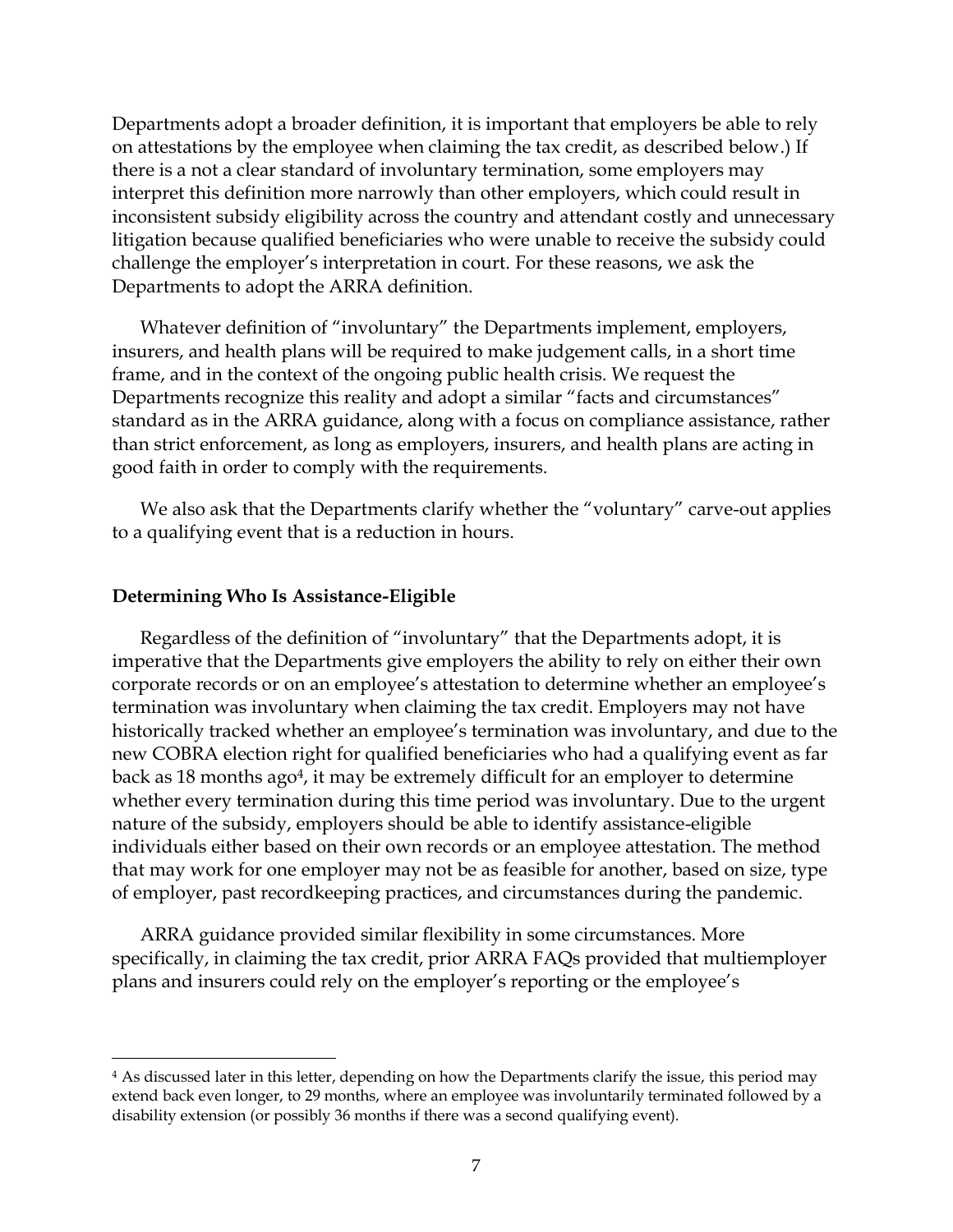certification that his/her termination was involuntary.<sup>5</sup> And, although the employer claiming the credit had to make its own determination under "unilateral authority," ARRA only required employers to retroactively go back at most 5.5 months. Since the time period here is so much longer, and the election period is so urgent, employers should have more flexibility in how they determine who qualifies as an assistanceeligible individual.

Accordingly, we request that the Departments permit employers to either make the involuntary determination themselves or to rely on an employee's attestation that his/her termination was involuntary.

- Employer Determination The ARRA Q&As provided that the IRS would not challenge an employer's determination that the termination was involuntary as long as the determination was consistent with a reasonable interpretation of the applicable statutory provisions and IRS guidance. The Q&As required the employer to maintain supporting documentation of its determination.
- Employee Attestation Where the credit was claimed by the insurer or multiemployer plan instead of the employer, the Q&As required that the insurer/multiemployer plan obtain a statement from the employee or the employee's former employer that the employee was involuntarily terminated. The statement had to include a certification that, to the best of the employee's or the employer's, as applicable, knowledge and belief, all of the information provided was true and correct and be signed by the employee or employer, as applicable.

We request that the Departments permit employers to use either option under ARPA, including a similar employee certification, using the Department of Labor's (DOL) model COBRA election notice as the mechanism to obtain the employee's attestation. If an employer chooses to use the employee attestation method, it could send the model election notice to all required recipients and ask them to self-certify if they meet the definition of assistance-eligible individual.

Relatedly, we note that the Congress struck the 15-day accelerated DOL appeal process from the final enacted version of ARPA. We request confirmation that no special appeals processes or rules apply to an employer's determination of whether a qualified beneficiary is an assistance eligible individual and that existing law governs.

<sup>5</sup> [https://web.archive.org/web/20090801080223/http:/www.irs.gov/newsroom/article/](https://web.archive.org/web/20090801080223/http:/www.irs.gov/newsroom/article/%200,,id=205364,00.html) [0,,id=205364,00.html.](https://web.archive.org/web/20090801080223/http:/www.irs.gov/newsroom/article/%200,,id=205364,00.html)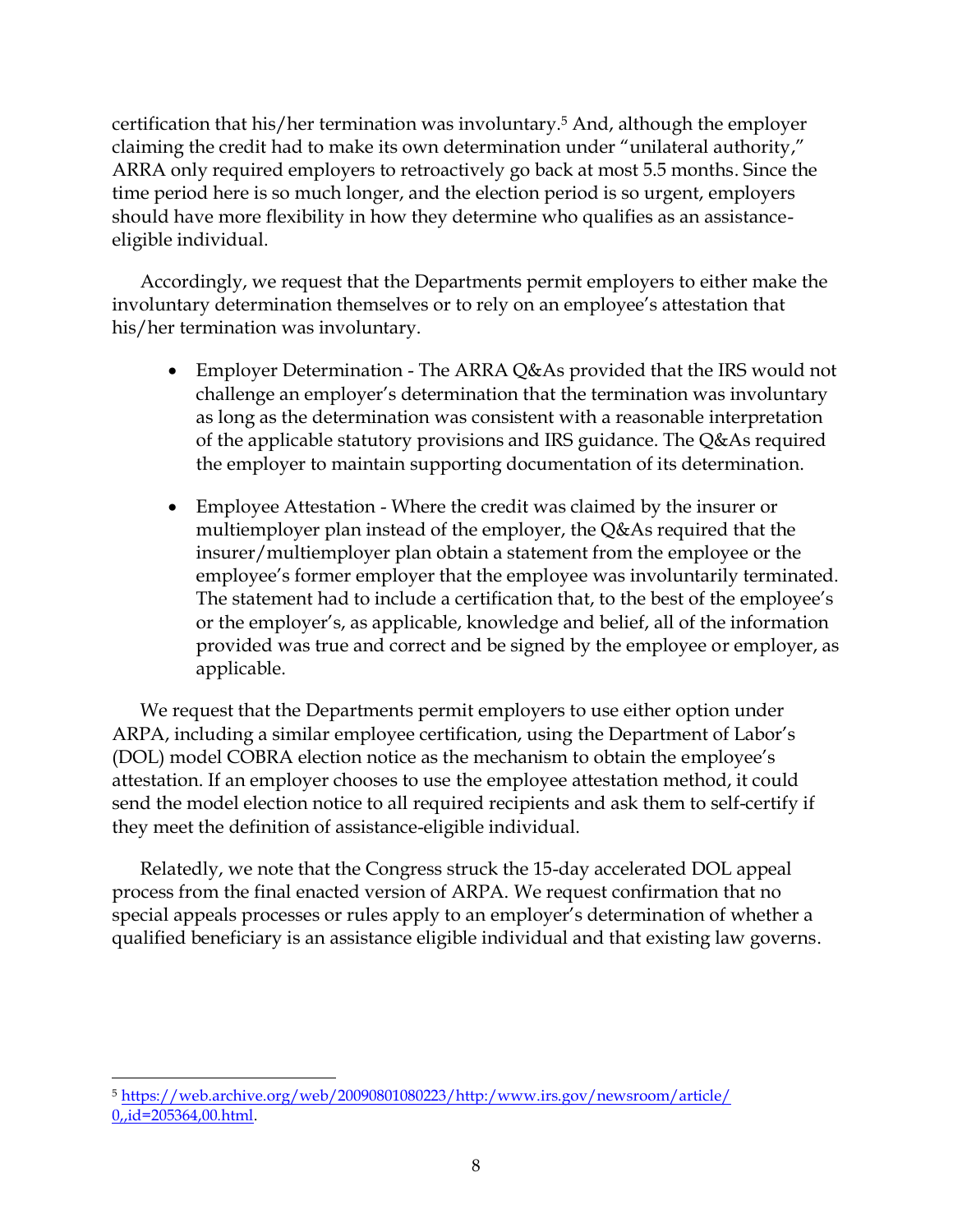#### **Notice Requirements**

The ARPA requires administrators to send notices to assistance eligible individuals that describe the availability of the subsidies. The administrator must send the notice to assistance eligible individuals who became entitled to elect COBRA coverage before April 1, 2021, within 60 days after April 1, 2021, (and possibly sooner than that for other assistance eligible individuals). Not later than 30 days from March 11, 2021, the Secretary of Labor, in consultation with the Secretary of the Treasury and the Secretary of Health and Human Services, must issue model notices. This means that the DOL could issue the model notice with only a little over a month before the deadline for administrators to send their required notices.

Given the uncertainty with the meaning of "involuntary" and thus who should even receive the notice, along with the questions regarding the interaction with the Outbreak Period Notice, we request that the Departments provide relief from these notice requirements so that the 60-day period runs from the later of (1) the date DOL issues the model notice or (2) April 1, 2021, so that employers have time to incorporate the model language in their notices. We also request that DOL incorporate any relevant interaction of the Outbreak Period Notice, to the extent applicable, in all model language provided.

In addition, due to the speed of implementation and the current complicated circumstances for many employers due to the ongoing crisis, we request the Departments adopt a standard where plans must provide the notice as soon as practicable as long as the plan is acting in good faith, similar to the relief provided in EBSA Disaster Relief Notice 2020-01.

We also note that clarifying guidance would be helpful regarding when the election notice, with the additional content required by ARPA, must be provided for individuals who first become entitled to COBRA after April 1, 2021. ARPA provides plans 60 days from April 1, 2021, to provide notice for assistance eligible individuals, and those with special election rights, "who first became entitled to elect COBRA continuation coverage" before April 1, 2021. Questions have arisen regarding the notice timing for those who become entitled to COBRA after April 1, 2021, especially where the plan administrator is utilizing the Outbreak Period relief and has yet to distribute the "base" COBRA election notice. In addition, clarification of what it means to "first become entitled to COBRA" would be helpful – does that mean the qualifying event occurred before April 1, 2021, or that the original election notice was sent prior to April 1, 2021, or something else?

## **Tax Credit Amount Regarding Employer Subsidies including Severance Agreements**

In the normal course, and in some cases even more so during the current crisis, many employers subsidize some or all of COBRA for their former employees, including as part of severance agreements with employees. A major question that has arisen since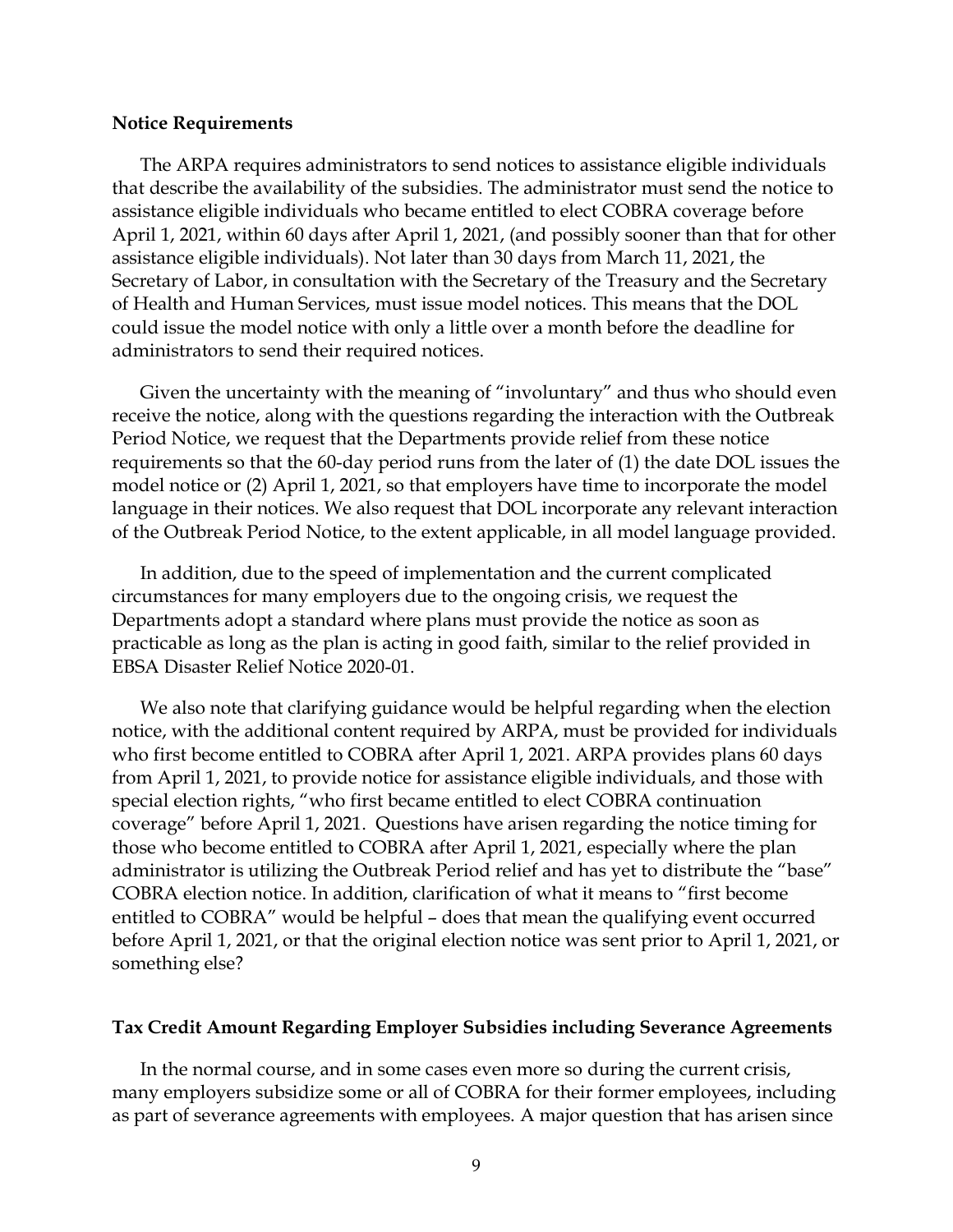the ARPA was enacted is whether employers may take the tax credit for the full amount of the COBRA premium, even if they had agreed to subsidize COBRA continuation coverage, including as part of severance agreements. We understand that under ARRA, based on FAQs issued at the time, the extent of the employer subsidy did impact the amount the employer could claim under the tax credit. However, key language in the ARPA differs from that in ARRA, as ARPA provides that individuals are treated as having paid the full amount of the premium, whereas under ARRA individuals were required to pay 35 percent of the amount of the premium. As such, the prior guidance was focused on the amount of the premium employees were required to pay, which isn't relevant under the ARPA.

This significant difference between the statutes has led to questions on this issue. As such, we ask that the Departments clarify the issue and provide that under ARPA, employers may claim the full tax credit even if they voluntarily agreed to provide a COBRA subsidy, including as part of their severance policies or by practice. This confirmation would not affect the ability of employees to get the relief intended under ARPA (i.e., a full COBRA subsidy) and would reduce the burden for employers, by minimizing the need to make plan or severance agreement changes to COBRA subsidies on a very short timeframe. In addition, guidance along these lines would provide support for employers during this health and economic crisis, many of whom have taken extra steps to support employees and former employees during the crisis, including by providing subsidized COBRA.

Examples of how this would work would also be helpful. It would also be helpful if responsive guidance addressed lump sum severance payments (e.g., the employer provides the employee \$5,000 for COBRA premiums for January 2021 through June 2021).

## **Scope of Requirement to Provide Special Election Period and Related Notice**

The ARPA provides a special COBRA election period to individuals who would be assistance eligible individuals had they elected COBRA and to those "who elected COBRA continuation coverage and discontinued from such coverage before the first day of the first month beginning after the date of enactment" of the ARPA.<sup>6</sup> The statute also requires a special notice be provided to these individuals, including about the availability of premium assistance, within 60 days of enactment of the ARPA.<sup>7</sup>

Given how these statutory provisions are worded, a technical question has arisen regarding the group of qualified beneficiaries who qualify for the special COBRA election. As such, we are seeking confirmation that the special election period for those

 $6$  See ARPA section 9501(a)(4)(A).

<sup>&</sup>lt;sup>7</sup> See ARPA section  $9501(a)(5)(C)$ .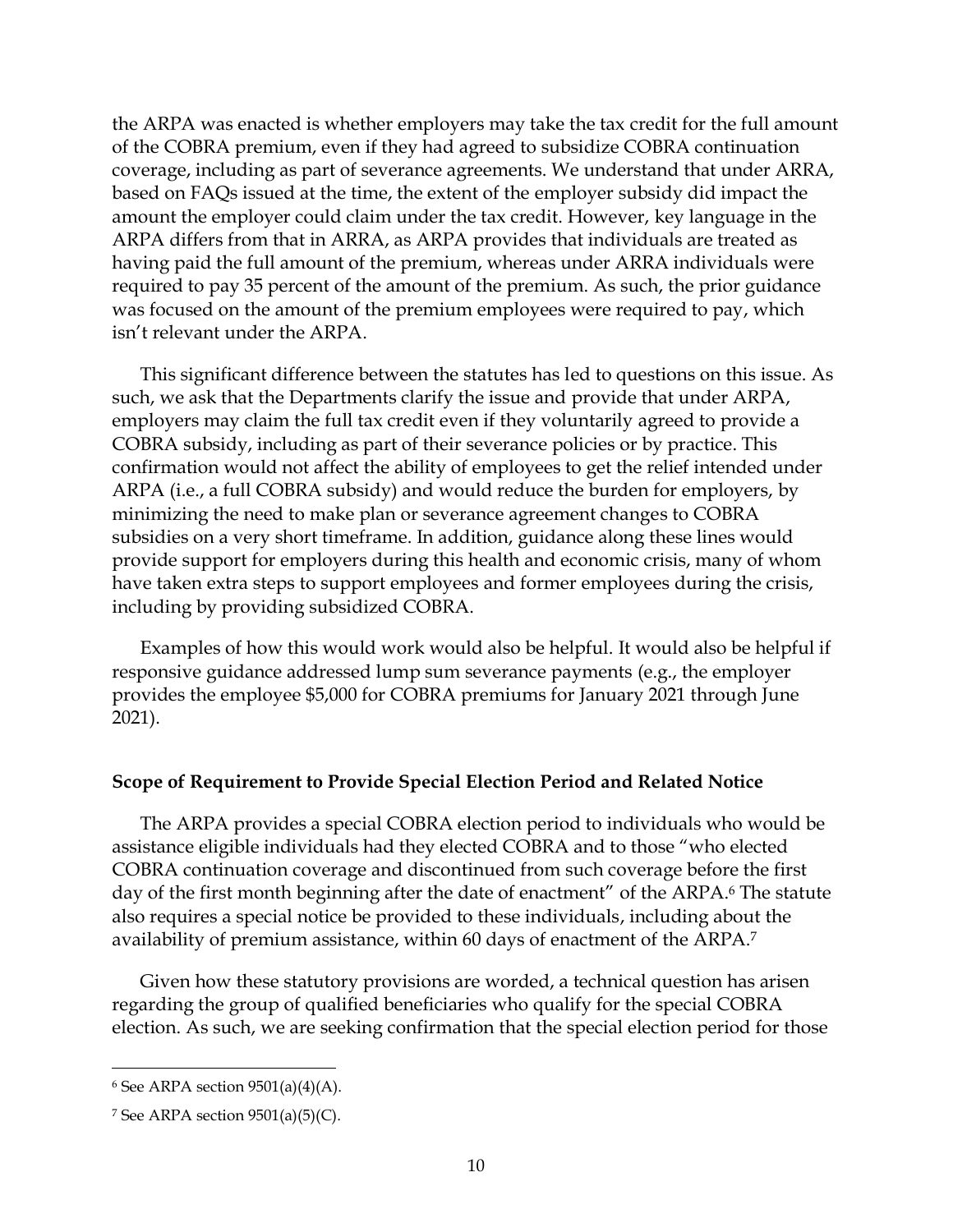who previously dropped COBRA but are still in their COBRA coverage period applies only to qualified beneficiaries whose qualifying event was involuntary termination of employment or a reduction in hours (rather than to any qualified beneficiary still in their COBRA period, regardless of the qualifying event). It seems clear that the purpose of the special election period, and the related notice, is to give individuals who would be eligible for the COBRA subsidy if they were enrolled in COBRA as of April 1, 2021, the chance to enroll in COBRA and obtain the subsidy. Therefore, we see no reason why individuals who are clearly not eligible for the subsidy (i.e., those with qualifying events other than involuntary termination of employment or reduction in hours) should be given a special COBRA election right. But confirmation of this fundamental issue would be very helpful and would provide employers clarity on the universe of qualified beneficiaries to whom the special election needs to be provided and communicated. Related confirmation that employers need not provide information about the COBRA subsidy to qualified beneficiaries who experience qualifying events other than involuntary termination of employment or reduction in hours would also be very helpful.

## **Eligibility for Other Coverage**

Under the ARPA, the COBRA subsidy is not available to an assistance eligible individual for any months beginning after the first date the individual is eligible for coverage under another group health plan (other than excepted benefits, a health FSA, or a qualified small employer health reimbursement arrangement) or Medicare. The statute requires individuals to notify the plan to which the COBRA subsidy applies in the event the individual becomes eligible for other coverage (DOL will specify the time and manner) and also provides that DOL may impose penalties on individuals for failing to provide the required notice of cessation of eligibility for the COBRA subsidy.

We emphasize that employers are generally not in the position to be aware of an individual's eligibility for other coverage and that the statute clearly puts the onus on the individual to notify the plan to the extent they become eligible for other coverage, and we expect this will be a well-explained element in the model notice language. Relatedly, it would be helpful if the Departments would confirm in guidance that employers may, but are not required to, require individuals to self-certify or attest as to their eligibility status under other disqualifying group health plan coverage or Medicare. Consistent with the statute, employers should be relieved of any responsibility for requiring affirmative statements about such other coverage. In many cases, employers' administrative COBRA election mechanisms are not set up to process and confirm these types of additional responses and therefore would prefer not to use them. In some cases, however, employers may wish to request or require such an attestation regarding other coverage, which should be permitted. And if an employer chooses to seek an attestation, they should be permitted to fully rely on the attestation.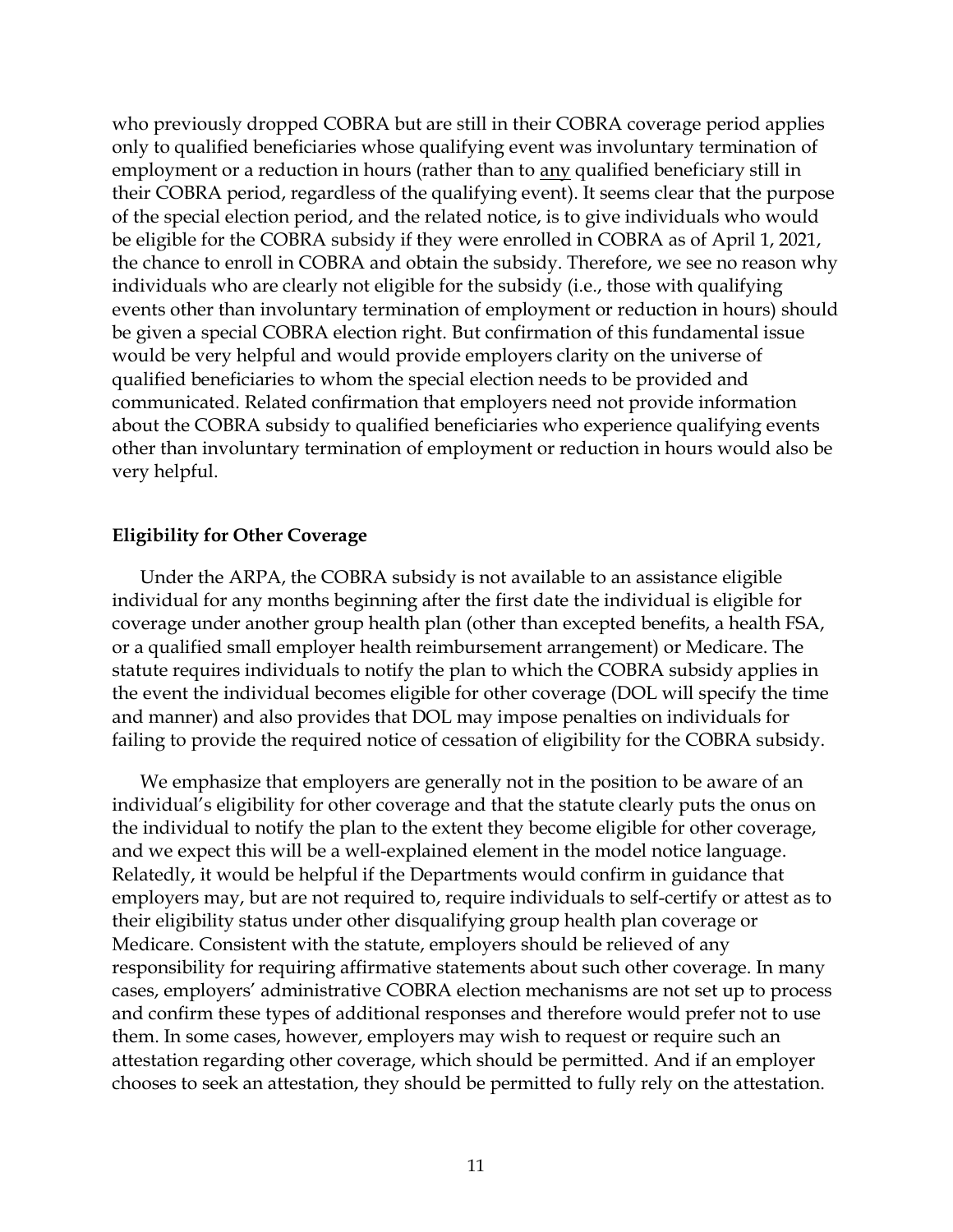Along these same lines, to the extent that a qualified beneficiary misrepresents their eligibility for other coverage, or fails to timely notify the employer of the other coverage, we ask that the Departments confirm that employers not be required to refund the tax credit relating to the period during which the individual was eligible for other coverage (including not amending its tax filings) or seek repayment of COBRA premiums from the individual. This position is consistent with guidance provided under the similar provision under the ARRA, which provided that if an employer had claimed the credit, they were not required to refund the premium reduction to the IRS merely because the individual failed to provide notice of other coverage unless the employer otherwise knew of the eligibility for the coverage.<sup>8</sup> Instead, the ARRA guidance noted that the consequence would be that the individual who failed to provide proper notice to the plan may be subject to penalties.

## **Disability Extensions and Second Qualifying Events**

Under COBRA, certain individuals may qualify for an extended COBRA coverage period added to the typical 18-month window, up to 29 months total, due to a disability, and a dependent or spouse may qualify for an extra 18 months of COBRA due to a second qualifying event following the initial involuntary termination or reduction of hours. The ARPA gives a special election right, and requires related notices to be sent, for individuals who had an involuntary termination of employment or reduction in hours qualifying event and had not elected COBRA (or who elected and dropped COBRA) and who are still in their COBRA period.

Questions have arisen regarding whether a new election right, and the related notice, must be provided to qualified beneficiaries where the employee was involuntarily terminated or experienced a reduction in hours more than 18 months ago but who are still in their COBRA period due to a disability extension or a second qualifying event. For example, an employee may have been involuntarily terminated 24 months ago, but then qualified for a disability extension allowing COBRA for a total of 29 months. A spouse may have been eligible for COBRA due to the employee's involuntary termination 24 months ago and then permitted to extend the COBRA period to 36 months due to a second qualifying event of a divorce or death of the employee. We ask for clarifying guidance on this issue and we also ask for clarity as to whether the COBRA subsidy is available to individuals who have elected and remained on COBRA for an extended period due to a disability determination or second qualifying event, if those extra months fall between April 2021 and September 2021.

<sup>8</sup> See IRS Notice 2009-27, Q&A-42.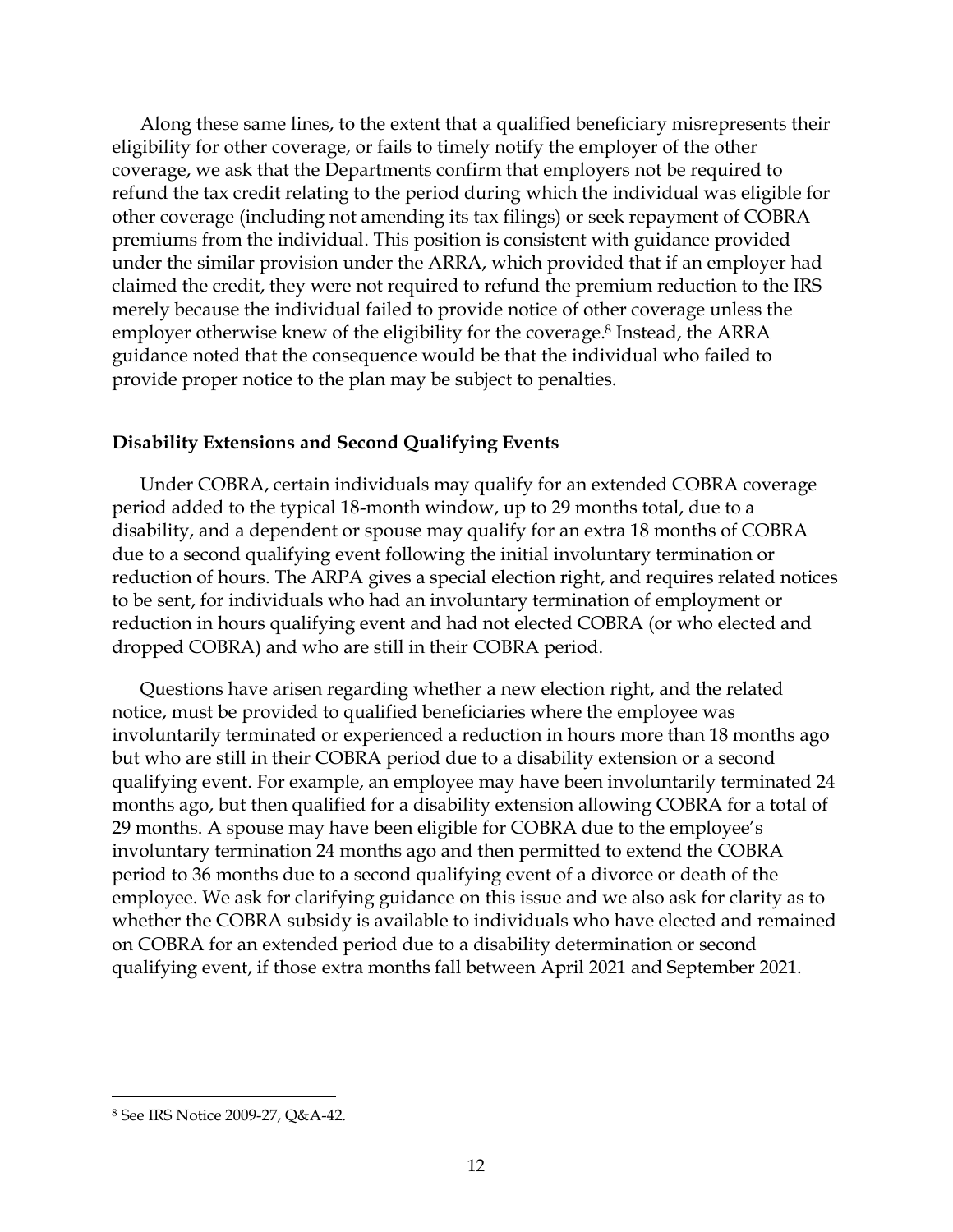#### **ARRA Q&As**

As part of implementing the ARRA COBRA subsidy, the IRS issued comprehensive Q&As under the ARRA in Notice 2009-27 and on its website, as did DOL (ARRA  $Q&As$ ).<sup>9</sup> Questions have arisen regarding the extent to which the Departments will take the position this prior guidance applies under the ARPA and we request clarification on that point. To the extent that prior guidance is deemed to apply under the ARPA, we ask that it be made clear which aspects of the guidance are applicable. More generally, we ask that all applicable guidance (new and old) regarding the ARPA COBRA subsidy be made available in a centralized, easily accessible location.

We also note that, to the extent the prior guidance is considered to apply, we will continue our review of that prior guidance and will follow up to the extent we identify issues or questions. Although the ARRA subsidy is substantially similar to the ARPA subsidy, we note that the statutes differ in key respects (e.g., the amount of the subsidy and the eligibility of those who have a reduction in hours for the subsidy) and that the current public health crisis and economic crisis presents a different set of facts and challenges than faced in 2009.

## **Advanceable Nature of the Credit**

Under the ARPA, the tax credit for the COBRA subsidy may be advanced to the employer or insurer, as applicable, "according to forms and instructions provided by the Secretary." We believe that the ability to seek advanced tax credits to cover the cost of COBRA coverage will prove crucial for many employers, and we encourage the Treasury Department to work as quickly as possible to provide the forms and instructions that will be needed to implement this provision.

## **State Continuation Coverage**

Under some states' continuation coverage provisions (e.g., New York and California), certain qualified beneficiaries covered under insured group health plans have a right to an additional 18 months of coverage once their initial 18-month period under federal COBRA coverage ends. While the ARPA permits individuals to receive the subsidy for state continuation coverage (including for months 19-36 after federal COBRA coverage ends), it does not appear that the special election right applies to state continuation coverage. More specifically, the ARPA provides a special election right for qualified beneficiaries who had a qualifying event and are still in their COBRA period and either (1) did not timely elect COBRA or (2) dropped COBRA. However, that

<sup>9</sup> IRS, COBRA Questions and Answers: Administration and Eligibility (found here: https://web.archive.org/web/20090801080223/http://www.irs.gov/newsroom/article/0,,id=205364,00 .html)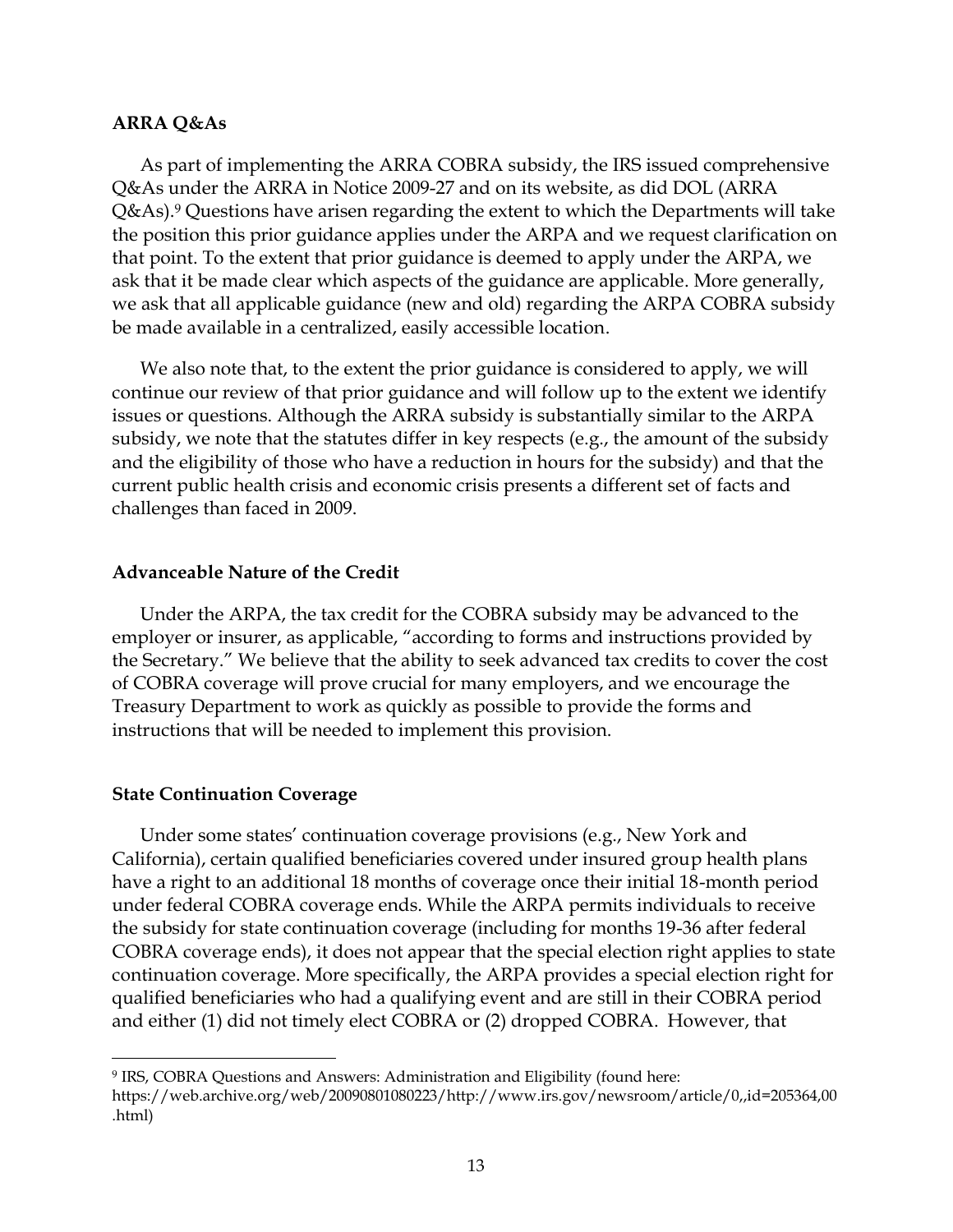provision just references COBRA under ERISA, the Internal Revenue Code, and the Public Health Service Act. Thus, it does not appear that the special election right applies with respect to state continuation coverage.

The ARRA contained similar language and Notice 2009-27<sup>10</sup> confirmed that the ARRA does not give such individuals the right to elect coverage under state COBRAlike provisions (but that the state program may provide for an extended election right). We request that the Departments provide a similar clarification under the ARPA, where it is even more necessary so that employers are not required to potentially go back 36 months in time to determine whether the employee's termination of employment was involuntary (unless the state adopts a special election right similar to the one under the ARPA).

# **Additional Issues for Clarification Re COBRA Subsidy**

In addition to the key issues identified above, we have received a great many number of questions from our employer members regarding implementation of the COBRA subsidy provisions and below we list some of the most frequent questions/issues for you to consider as you work to develop guidance:

- *Exchange access after end of COBRA subsidy:* When the COBRA subsidy expires at the end of September 2021, does that give rise to a special enrollment period in the Exchange? It would be helpful to clarify the options assistance eligible individuals will have for coverage on October 1, 2021.
- *Online processes:* Many employers have asked for confirmation that the procedures for enrolling individuals in COBRA, providing notices, seeking employee attestations, etc. can all be done electronically. Confirmation on this topic would be very helpful.
- *Application to all group health plans:* Although the statute is clear that the COBRA subsidy is available for COBRA continuation coverage under all group health plans, including excepted benefits, such as vision and dental plans and employee assistance programs (but excluding coverage under a health flexible spending arrangement), we have heard that many would find explicit confirmation by the Departments helpful.
- *Refunding premiums:* ARPA provides that if an individual has already paid premiums for the period during which the COBRA subsidy applies, the person to whom the payment is payable must reimburse the individual for the amount paid, not later than 60 days from when the individual made the payment. If a

<sup>10</sup> Notice 2009-27, Q&A-51.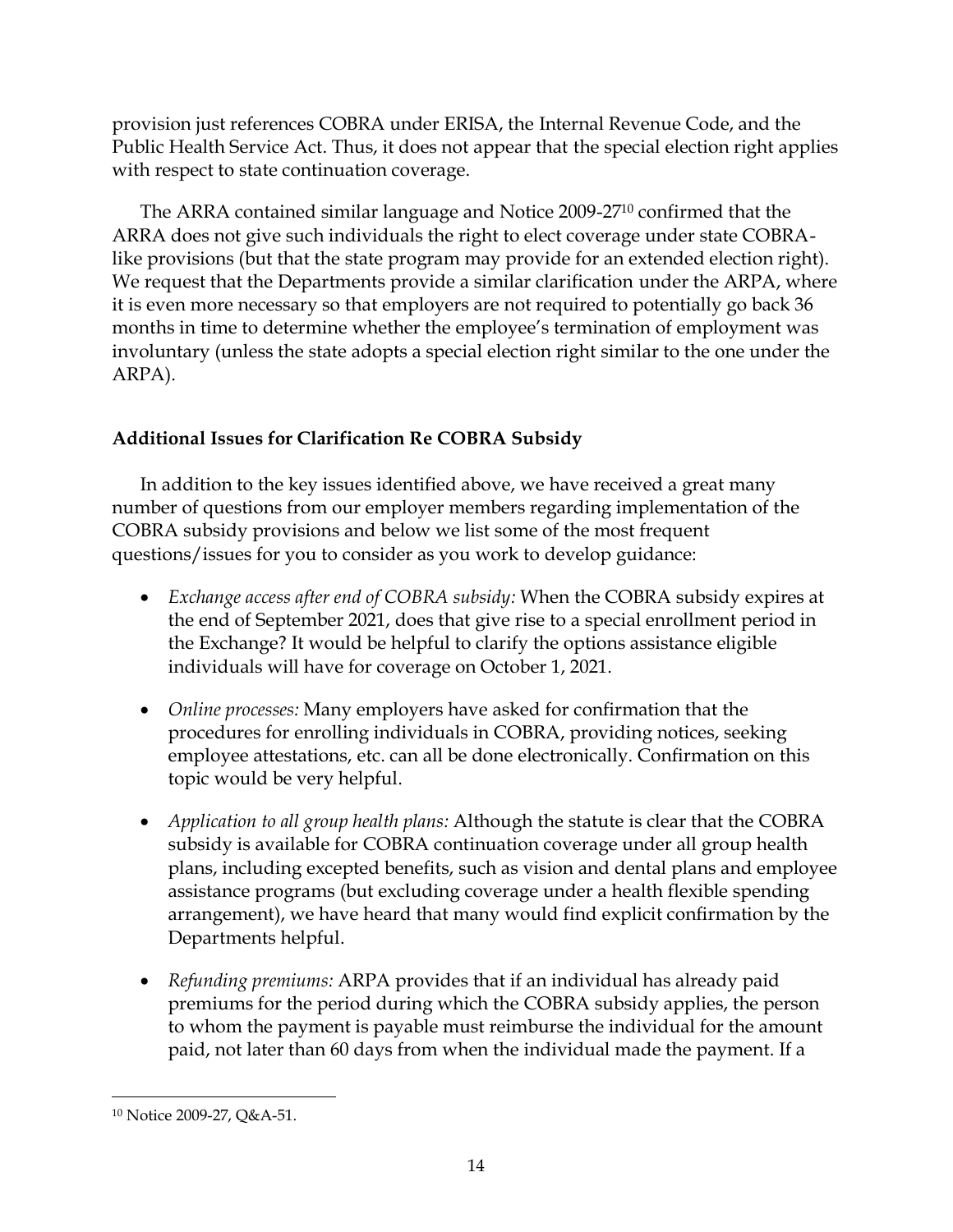third party paid the premiums, should the plan refund the third party or the assistance eligible individual? And what should the plan do if it has already been 60 days since the premium was paid?

- *Options under the plan:* As in the normal course, plan options offered by an employer change over time, some are added and some are dropped. When an individual elects COBRA, he/she can only elect the plan option that he/she was in prior to the qualifying event (but can generally change options at open enrollment). In the event the employer drops a plan option and someone who had been enrolled in that option later elects COBRA, employers provide the individual the most equivalent plan option. Due to the long election periods under the Outbreak Period Notice, the likelihood that for many employers plan options have changed since the qualifying event, and that the qualified beneficiary may not have elected COBRA when open enrollment occurred, guidance confirming that employers may put qualified beneficiaries in the plan most equivalent to their prior plan would be helpful.
- *Claiming the credit:* For employers who are eligible for the COBRA subsidy tax credit but are exempt from Social Security and Medicare taxes, how is the credit claimed?
- *Notice re subsidy expiration:* ARPA requires a notice to be provided regarding expiration of the COBRA subsidy no more than 45 days before the date of expiration but no less than 15 days prior to expiration. Due to the fact that individuals will be receiving notices about the subsidy at the beginning of the subsidy period, and the end of the subsidy period will be at most 6 months from then, we ask the Departments to consider ways to reduce the burden imposed by the expiration notice, for example, by allowing plans to comply by including the expiration date in the election notice (i.e., noting that the subsidy will expire on September 30 or, if earlier, when the COBRA period ends) to avoid having to then send another notice not long after regarding expiration of the subsidy.

# **OUTBREAK PERIOD NOTICE**

Notwithstanding that the Outbreak Period Notice significantly increases burdens and complexity for plan sponsors and causes confusion for participants, employers are doing their best to digest the new guidance and apply it consistently. However, in addition to the questions above regarding how the Outbreak Period Notice and the ARPA COBRA subsidy interact, there are significant open questions with respect to the Outbreak Period Notice standing on its own. This confusion has exacerbated the questions about the interaction with the COBRA subsidies and, as such, we ask that the following issues also be clarified as soon as possible.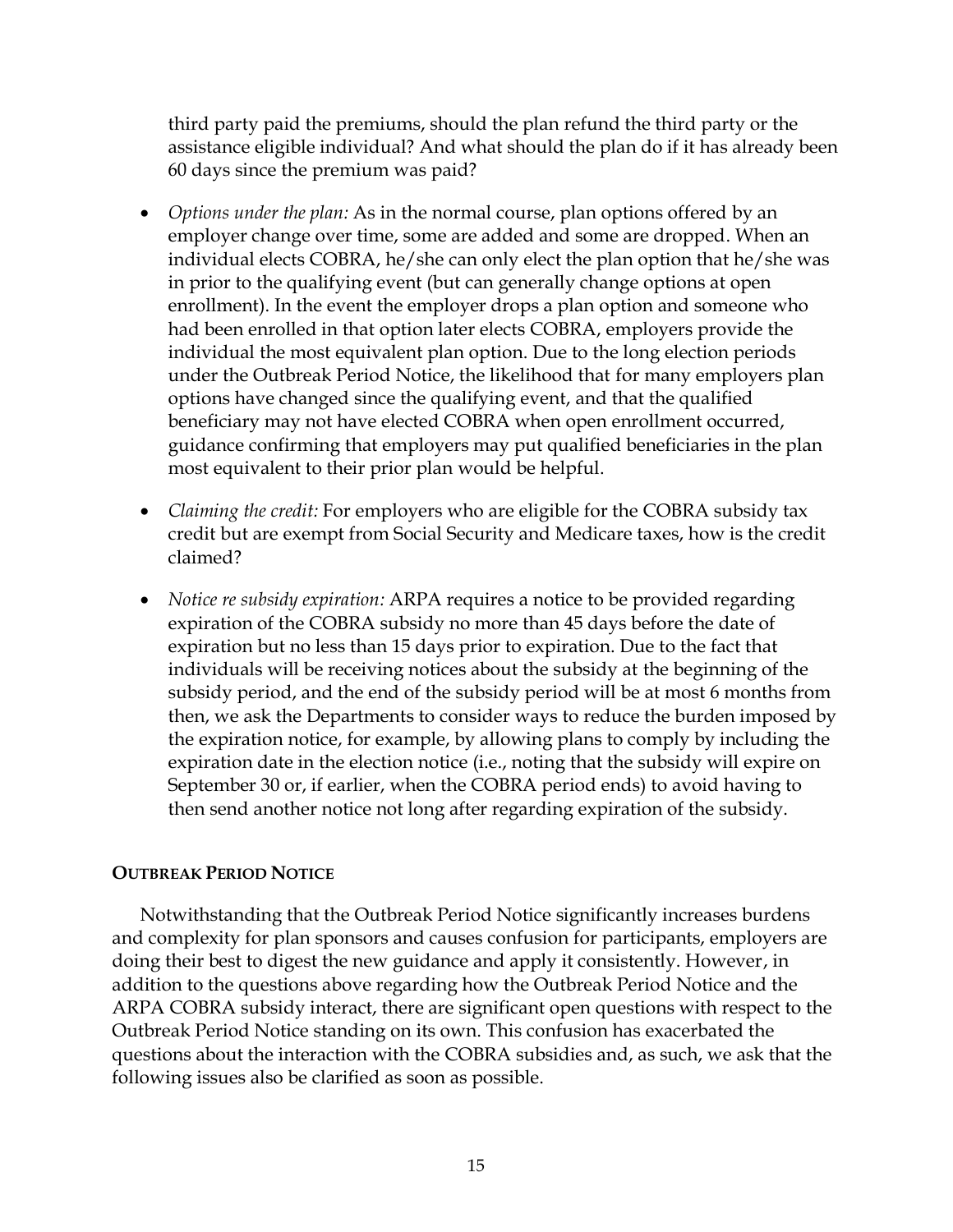## **Deadlines Related to the Outbreak Period**

In the Notice of Extension of Certain Timeframes for Employee Benefit Plans, Participants, and Beneficiaries Affected by the COVID–19 Outbreak ("Joint Notice") and the text of the Outbreak Period Notice, once the outbreak period ends (60 days after the end of the COVID-19 National Emergency), the deadline that was tolled resumes. For example, assume a COBRA election period that would have run beginning March 1, 2021, (and generally ending April 30, 2021) would be immediately suspended. Now assume that the outbreak period ends on September 30, 2021. Under the Joint Notice and text of the Outbreak Period Notice, the individual's 60-day COBRA election period would commence October 1, 2021.

However, Example 2 in the Outbreak Period Notice states "if a qualified beneficiary would have been required to make a COBRA election by March 1, 2021, the Joint Notice delays that election requirement until the earlier of 1 year from that date (i.e., March 1, 2022) *or the end of the Outbreak Period*." (emphasis added). This appears to indicate that the individual would not get another 60 days after the outbreak period ends, but rather the new COBRA election deadline would be October 1, 2021, (in our example above).

This example has caused confusion, and employers are unsure how to calculate the deadline in the context of the outbreak period (rather than the one-year limit). Additional clarification is needed so that employers can proceed with certainty and consistency.

## **One-Year Tolling Period**

There is also confusion with respect to how the one-year tolling period described in the Outbreak Period Notice applies to separate, but related, deadlines (sometimes called "stacked" deadlines). For example, where the claims deadline was tolled one year and the claim is denied, is the appeal deadline now extended for another year entirely? Similarly, in instances where the COBRA election deadline was tolled one year, once the qualified beneficiary makes the election, is the premium payment deadline now extended for another year entirely? This is another area where there is significant confusion.

We request that the Departments clarify that related deadlines are only tolled one year from the *first* deadline due date, rather than *each* deadline being subject to its own new one-year tolling period. We also strongly urge the Departments to provide detailed examples to address the confusion. To apply a one-year tolling period to each individual deadline would extend these periods out multiple years based on each claim for benefits or each COBRA election and subsequent payment(s) – these multiple stacked extensions could be detrimental to both individuals and employers, as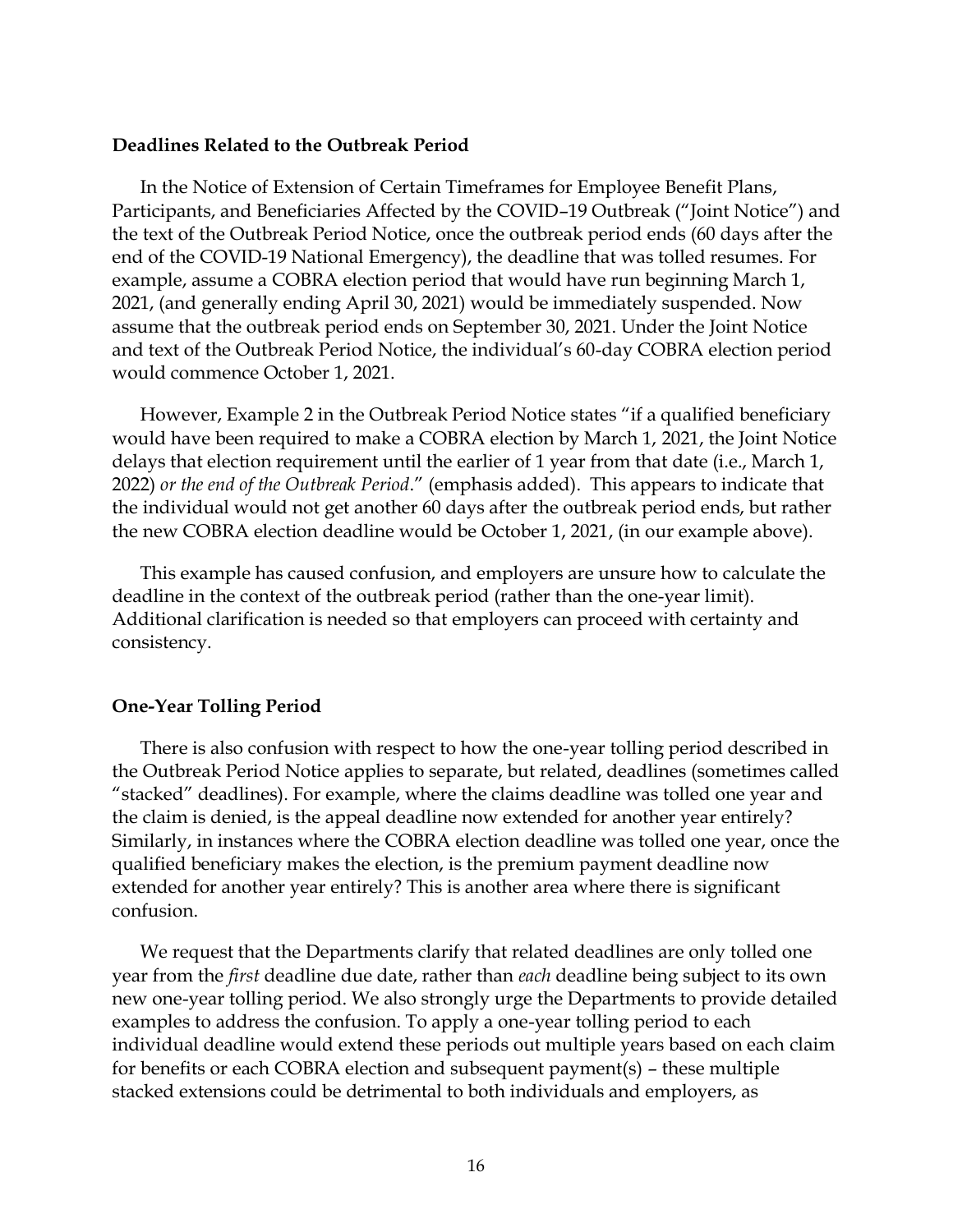illustrated in the examples below (all examples assume the COVID-19 National Emergency is ongoing).

- **Claims/Appeals Example** Under the terms of the plan, a participant has one year from an incurred claim to file a claim for benefits and 180 days to file an appeal of a denied claim. A participant incurred a claim on May 1, 2019. The May 1, 2020, regular claim deadline was extended until May 1, 2021. The participant files the claim on May 1, 2021, and the plan denies the claim on June 1, 2021. Under our recommendation above, the 180-day deadline to file the appeal would be November 28, 2021, (i.e., 180 days from the day the claim is denied). If the one-year tolling period applies to the appeal deadline, also, then this appeal deadline would be extended until November 28, 2022, (i.e., over *3.5 years* from the date the claim was incurred – to say nothing of the additional time that could be stacked on as a result of external review). By that point, it may be difficult for the participant and the plan to obtain information necessary to submit/process the appeal and providers will wait years for payment of claims. Changes in plan providers and stop loss carriers (for self-funded plans) would make the claim difficult to track and process and may leave employers without necessary coverage for claims that are not processed until such a late date.
- **COBRA Example** A qualified beneficiary has a COBRA qualifying event on July 1, 2020; the 60-day COBRA election deadline would generally have been August 30, 2020. The deadline was extended until August 30, 2021; the qualified beneficiary makes his election on that date. Under our recommendation above, the 45-day deadline for the initial COBRA premium is October 14, 2021, (i.e., 45 days from the August 30, 2021, election date). However, if the one-year tolling period is also applied to the initial premium payment deadline, it would be extended until October 14, 2022. This is a significant period after the maximum COBRA coverage eligibility period ends on December 31, 2021. The likelihood that the individual would be willing and/or able to pay 18 months of COBRA coverage over 2 years following the beginning of such coverage and 8 months after the maximum COBRA coverage eligibility period ends is unlikely, confusing for participants, and inconsistent with sound public policy of ensuring individuals have medical coverage when needed (i.e., over the two year extended deadline period), as COBRA coverage generally will not be effective until the participant elects and pays for the coverage.

Compounding this confusion is what premium months the employer can collect with the COBRA initial payment. Typically, the initial COBRA payment includes all months of coverage through the end of the month prior to the payment date.<sup>11</sup> Thus, in the example above, if the initial payment is made on October 14, 2021, the employer can

<sup>11</sup> Treas. Reg. § 54.4980B-8, Q&A-5(b). The examples in the Joint Extension Notice are consistent with this approach.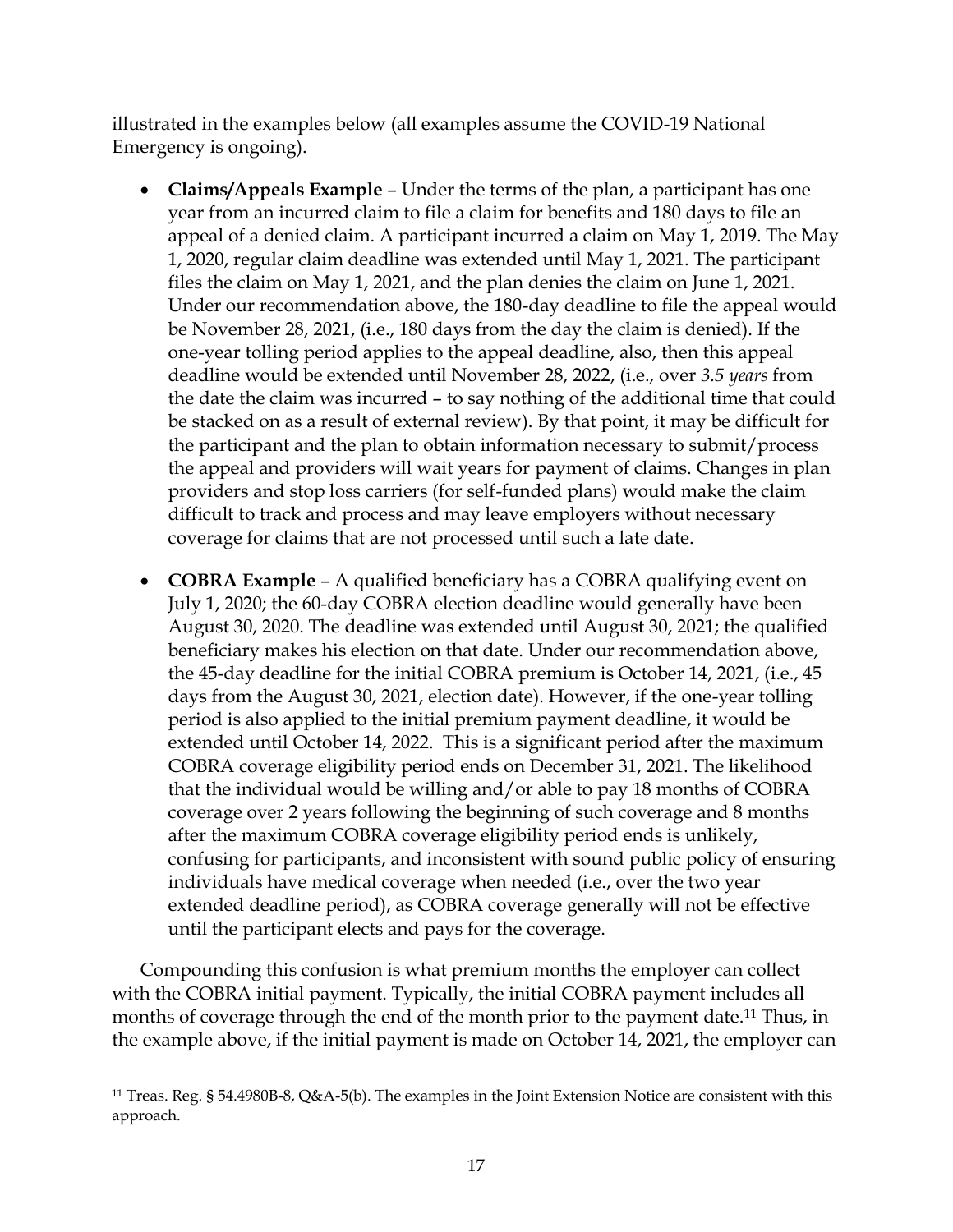require that it include payment for July 2020 through September 2021. We request that the Departments confirm that this is correct and that the employer is not required to apply a one-year tolling period to each subsequent premium payment (e.g., the initial premium payment only includes July 2020 and each subsequent month has its own oneyear tolling, so the August 2020 payment is due August 30, 2021; the September 2020 payment is due September 30, 2021). To reiterate, clear examples would be extremely helpful to address the current confusion.

Similarly, it is unclear when a COBRA qualified beneficiary's monthly COBRA premiums (i.e., following the initial premium payment) are due with respect to this oneyear tolling period. For example, if the individual has not paid premiums beginning with the March 2020 payment (originally due March 31, 2020), is the qualified beneficiary required to pay all premiums due for the March 2020 through February 2021 coverage periods by March 30, 2021; or, alternatively, is each monthly premium payment deadline subject to its own one-year tolling period (e.g., April 2020 by April 30, 2021; May 2020 by May 31, 2021)?

### **Health FSA Claims**

Unlike major medical plans, the deadline to submit claims for health FSAs is not based on the date the claim is incurred but rather is a set date for all participants – either a set number of days after the end of the plan year (and grace period, if there is one) (e.g., 60 days after the end of the plan year) or a set date (e.g., March 31). There has been some confusion about how to determine the extended due date for health FSA claims in the context of the outbreak period (i.e., the COVID-19 National Emergency period end date plus 60 days). We request that the Departments confirm, including with a clear example, the extended deadline is the same for all participants and is determined based on the claims deadline under the plan rather than the date on which the expense was incurred. For example, the claims deadline under the plan for 2020 claims is normally March 31, 2021 (90 days from the end of the plan year), which is extended under the Outbreak Period Notice. The outbreak period ends on September 30, 2021. The 90-day deadline (January 1, 2021 – March 31, 2021, is 90 days) for all participants would begin October 1, 2021, and ends December 30, 2021.

#### **Reasonable Accommodation**

The Outbreak Period Notice states that "[t]he guiding principle for administering employee benefit plans is to act reasonably, prudently, and in the interest of the workers and their families who rely on their health, retirement, and other employee benefit plans for their physical and economic well-being. This means that plan fiduciaries should make reasonable accommodations to prevent the loss of or undue delay in payment of benefits in such cases and should take steps to minimize the possibility of individuals losing benefits because of a failure to comply with pre